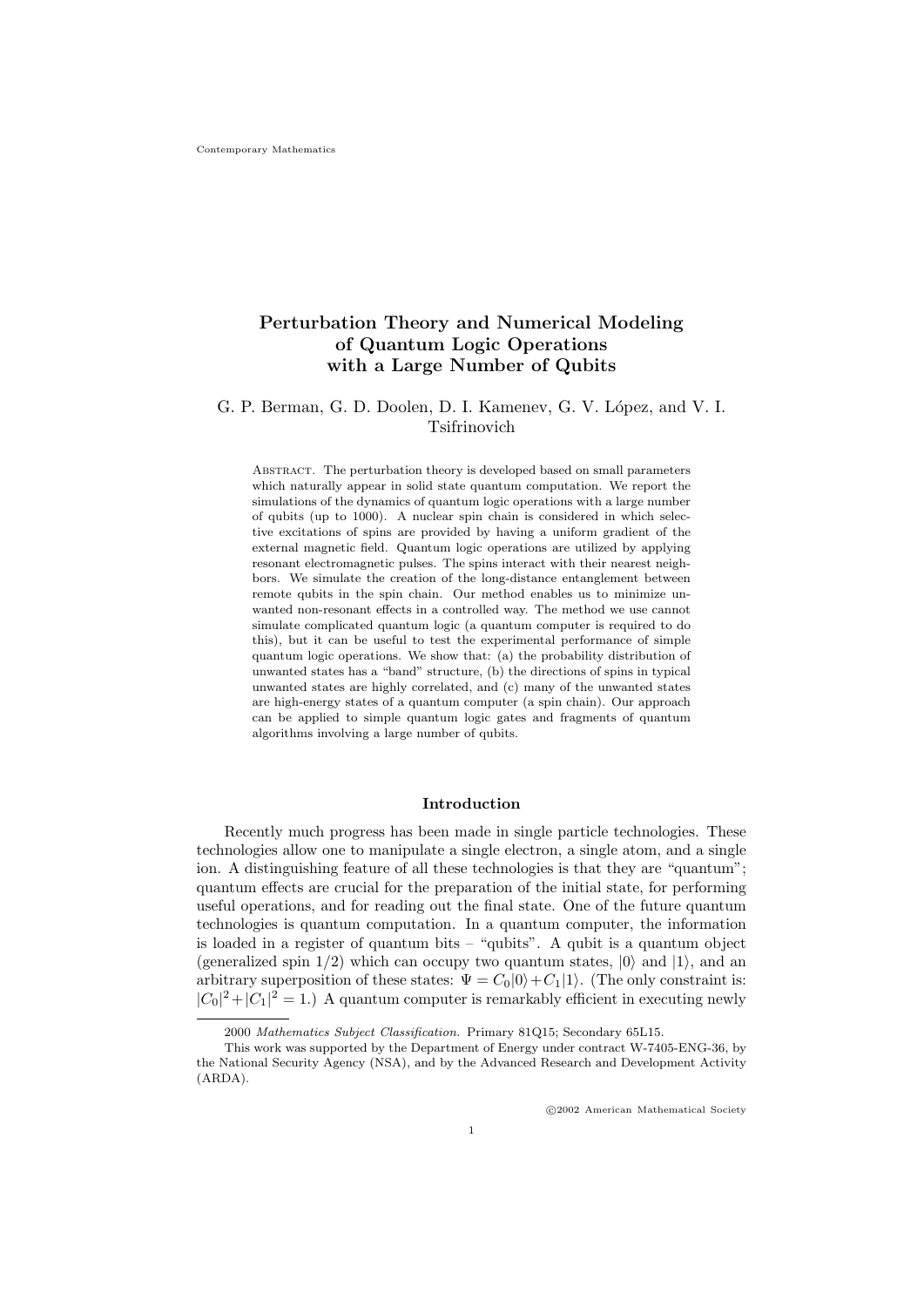invented quantum algorithms (the quantum Fourier transform, Shor's algorithm for prime factorization, Grover's algorithm for data base searching, and others). Using these algorithms, quantum computing promises to solve problems that are intractable on digital computers. The main advantage of quantum computation is the rapid, parallel execution of quantum logic operations. One of the promising directions in quantum computation is solid state quantum computation. (See the review [1].) In solid state computers, a qubit can be represented by a single nuclear spin  $1/2$  [2, 3], or a single electron spin  $1/2$  [4, 5], a single Cooper pair [6, 7]. This type of quantum computers is quite different from quantum computers in which a qubit is represented by an ensemble of spins  $1/2$  [8, 9, 10].

Crucial mathematical problems must be solved in order to understand the dynamical aspects of quantum computation. One of these problems is the creation of the dynamical theory of quantum computation – the main subject of our paper. The processes of the creation of quantum data bases, the storage and searching of quantum information, the implementation of quantum logic gates, and all the steps involved in quantum computation are dynamical processes. When qubits representing a register in a quantum computer are in superpositional states, they are not eigenstates of the Hamiltonian describing the quantum computer. These superpositions are time-dependent. Understanding their dynamics is very important. To design a working quantum computer, simulations of quantum logic operations and fragments of quantum computation are essential. The results of these simulations will enable engineers to optimize and test quantum computers.

There are two main obstacles to perform useful quantum logic operations with large number of qubits on a digital (classical) computer: (1) the related Hilbert space is extremely large,  $D_N = 2^N$ , where N is the number of qubits (spins), and (2) even if the initial state of a quantum computer does not involve many basic states (eigenstates), the number of excited eigenstates can rapidly grow during the process of performing quantum logic operations. Generally both of these obstacles exist. At the same time, many useful quantum operations can be simulated on a digital computer even if the number of qubits is quite large, say 1000. How one can do this? One way is to create (and use) a perturbation theory of quantum computation. To do this, one should consider a quantum computer as a manyparticle quantum system and introduce small parameters. Usually, in all physical problems there exist small parameters which allow one to simplify the problem to find approximate solutions. The objective in this approach is to build a solution in a controlled way.

As an example, it is useful to consider an electron in a hydrogen atom interacting with a laser field. The electron has an infinite (formally) number of discrete levels plus a continuous part of its energy spectrum. So, a single electron in a Hydrogen atom has a Hilbert space larger than all finite qubit quantum computers. Assume that the electron is populated initially on some energy level(s). The action of the laser field on the electron leads in many cases to a regular and controlled dynamics of the electron. In particular, if the amplitude of the laser field is small enough, the electron interacting with this laser field can be considered as a two-level quantum system interacting with an external time-periodic field. Why is the electron excited to only few energy levels? This happens because the existence of small parameters makes the probability of unwanted events (excitation of the electron to most energy levels including the continuum) negligibly small. The existence of small parameters allows one to use perturbation approaches when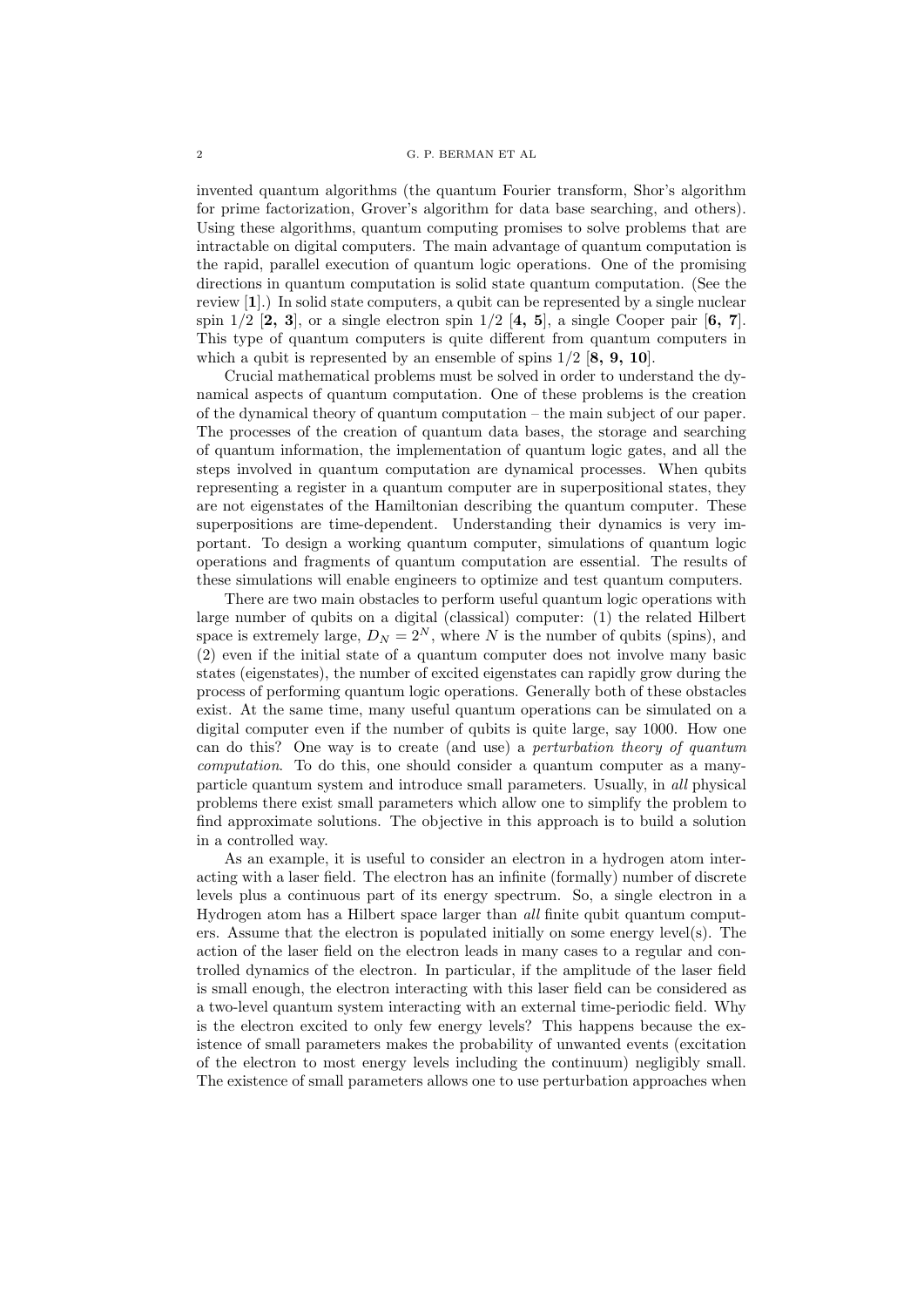calculating the quantum dynamics of the electron. This strategy can be used to create a perturbation theory of quantum computation.

In this paper we present our results, based on the existence of small parameters, for simulating quantum logic operations with a large number (up to 1000) of qubits. Our perturbation approach does not provide a substitution for computing quantum algorithms on a quantum computer. One will need quantum computer to do the required calculations. Our method will allow one to simulate the required benchmarks, quantum logic test operations, and fragments of quantum algorithms. Our method will enable engineers to optimize a working quantum computer.

In section 1, we formulate our model and the Hamiltonian of a quantum computer based on a one-dimensional nuclear spin chain. Spins interact through nearest-neighbor Ising interactions. All spins are placed in a magnetic field with the uniform gradient. This field gradient enables the selective excitation of spins. Quantum logic operations are provided by applying the required resonant electromagnetic pulses. In section 2, we present the dynamical equations of motion in the interaction representation. As well, we discuss an alternative description based on the transformation to the rotating frame. In the latter case the effective Hamiltonian is independent of time and solution of the problem can be obtained using the eigenstates of this Hamiltonian. In section 3, we derive simplified dynamical equations taking into account only resonant and near-resonant transitions (and neglecting non-resonant transitions). We introduce the small parameters which characterize the probability of generation of unwanted states in the result of nearresonant transitions. We describe a  $2\pi k$ -method which allows us to minimize the influence of unwanted near-resonant effects which can destroy quantum logic operations. In section 4, we describe a quantum Control-Not gate for remote qubits in a quantum computer with a large number of qubits. Analytical solution for this gate is presented in section 5, for the  $2\pi k$  condition. In section 6, we present small parameters of the problem, in explicit form. The equation for the total probability of generation of unwanted states, including the states generated in the result of near-resonant and non-resonant transition, is derived in section 7. In section 8, we present results of numerical simulations of the quantum Control-Not gate for remote qubits in quantum computers with 200 and 1000 qubits when the probability of the near-resonant transitions is relatively large (when the conditions of  $2\pi k$ -method are not satisfied). We show that: (a) the probability distribution of unwanted states has a "band" structure, (b) the directions of spins in typical unwanted states are highly correlated, and (c) many of the unwanted states are high-energy states of the quantum computer (a spin chain). The total probability of error (including the states generated in the result of near-resonant and nonresonant transitions) is computed numerically in section 9 for small  $(N = 10)$  and large  $(N = 1000)$  number of qubits. A range of parameters is found in which the probability of error does not exceed a definite threshold. We test our perturbative approach using exact numerical solution when the number of qubits is small  $(N = 10)$ . In section 10, we show how the problem of quantum computation (even with large number of qubits) can be formulated classically in terms of interacting one-dimensional oscillators. In the conclusion, we summarize our results.

# 1. Formulation of the model

The mathematical model of a quantum computer used in this paper is based on a one-dimensional Ising nuclear-spin system  $-$  a chain of N identical nuclear spins (qubits). Application of Ising spin systems for quantum computations was first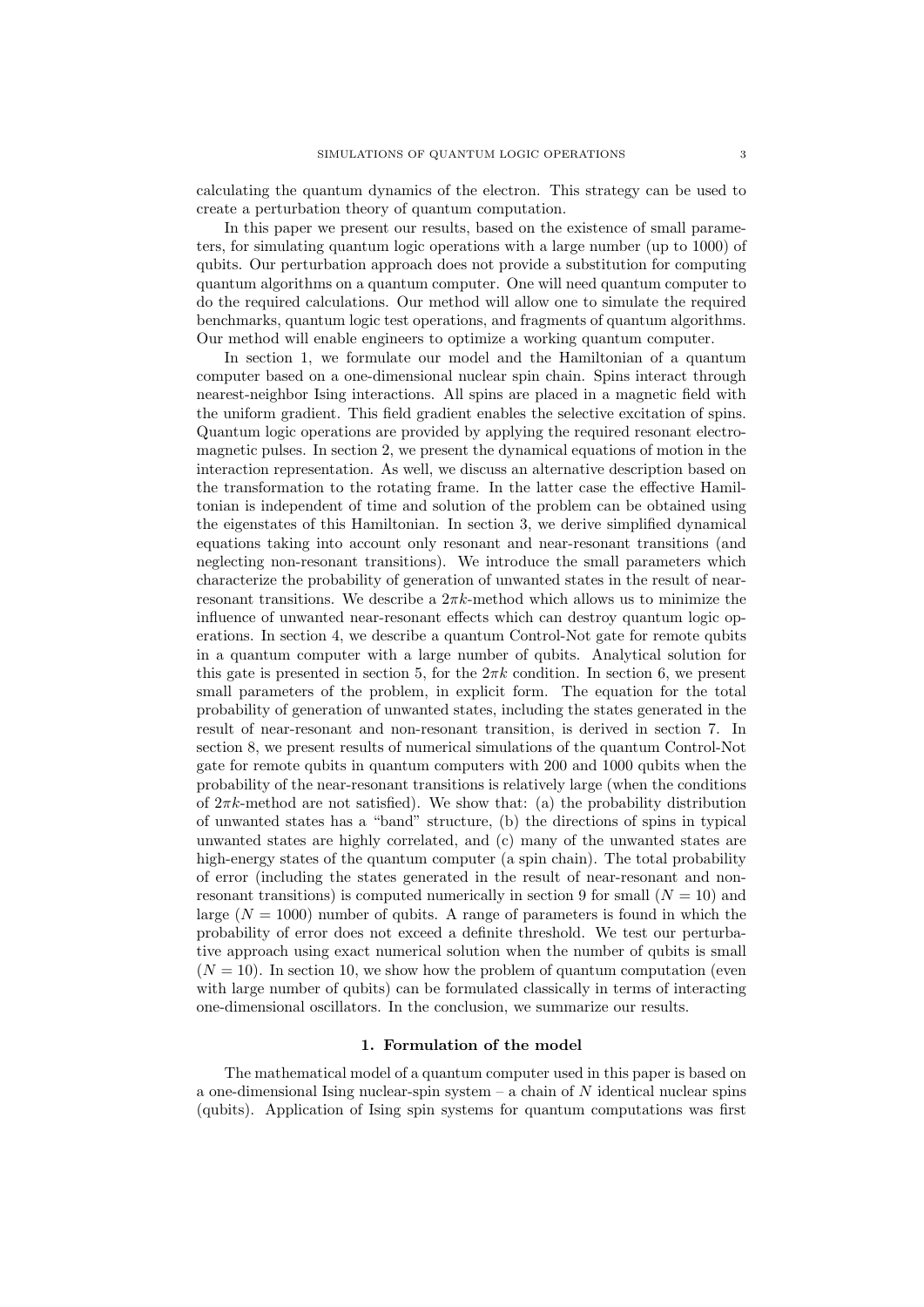4 G. P. BERMAN ET AL

FIGURE 1. Nuclear spin quantum computer (the ground state of nuclear spins).  $B^{z}(z)$  is the slightly non-uniform magnetic field;  $b_{\perp}^{(n)}$  is the amplitude of radio-frequency field of the *n*-th *rf* pulse. The chain of spins makes an angle  $\theta$  with the direction of the magnetic field  $B^z(z)$ .

suggested in Ref.[11]. Today, these systems are used in liquid nuclear magnetic resonance (NMR) quantum computation with small number of qubits [12]. The register (a 1D chain of N identical nuclear spins) is placed in a magnetic field,

(1) 
$$
\vec{B}(t, z) = \left(b_{\perp}^{(n)} \cos \left[\nu^{(n)} t + \varphi^{(n)}\right], -b_{\perp}^{(n)} \sin \left[\nu^{(n)} t + \varphi^{(n)}\right], B^z(z)\right),
$$

where  $t^{(n)} \le t \le t^{(n+1)}$  and  $n = 1, ..., M$ . In (1),  $B^z(z)$  is a slightly non-uniform magnetic field oriented in the positive *z*-direction. The quantities  $b^{(n)}_1 > 0, \nu^{(n)} > 0$ and  $\varphi^{(n)}$  are, respectively, the amplitude, the frequency, and the phase of the circular polarized (in the  $x - y$  plane) magnetic field. This magnetic field has the form of rectangular pulses of the length (time duration)  $\tau^{(n)} = t^{(n+1)} - t^{(n)}$ . The total number of pulses which is required to perform a given quantum computation (protocol) is M. Schematically, our quantum computer is shown in Fig. 1.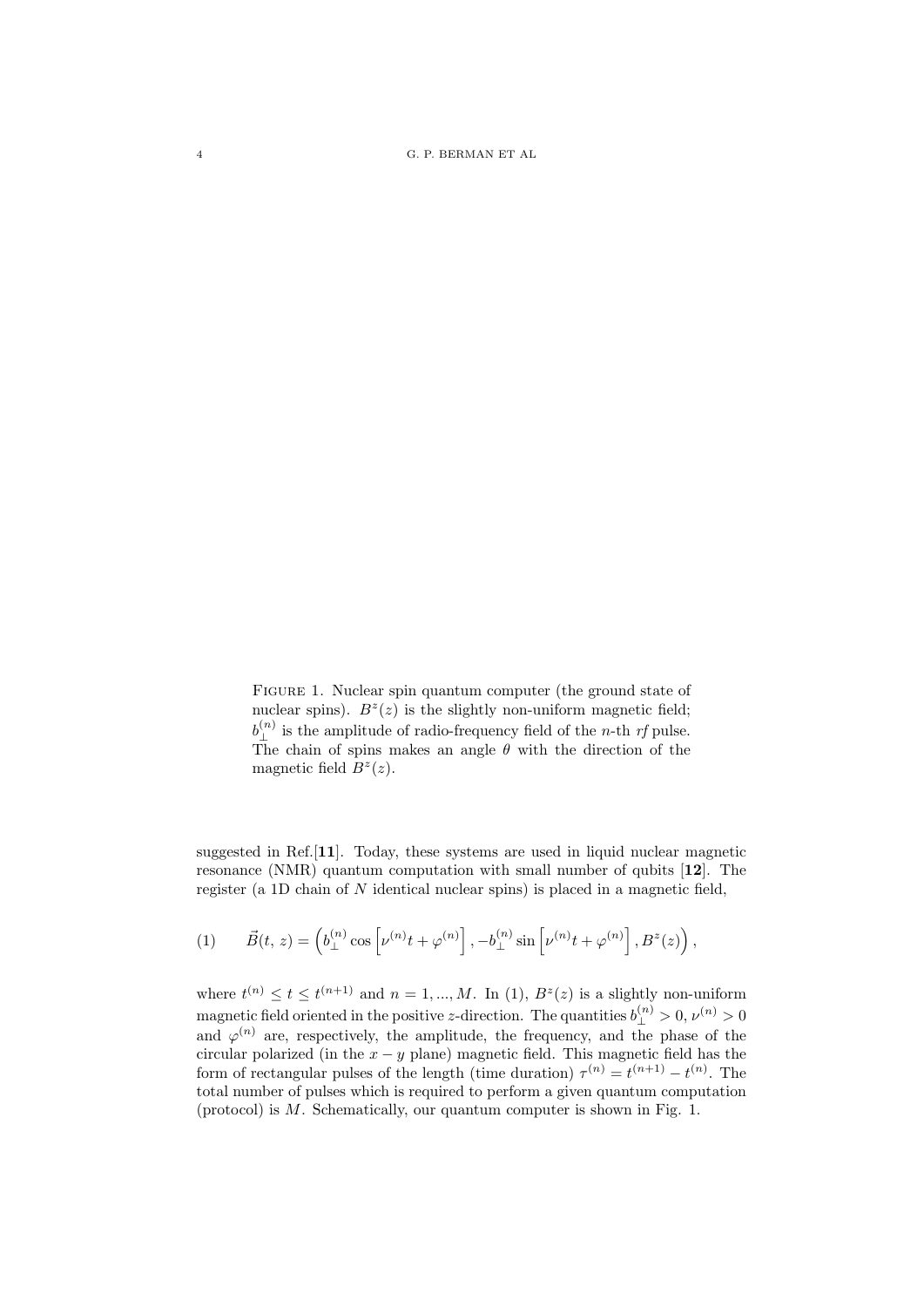1.1. The quantum computer Hamiltonian. The quantum Hamiltonian which describes our quantum computer has the form,

(2) 
$$
\hat{H} = \hat{H}_0 + \hat{V} = -\sum_{k=0}^{N-1} \omega_k \hat{I}_k^z - 2J \sum_{k=0}^{N-2} \hat{I}_k^z \hat{I}_{k+1}^z + \hat{V}.
$$

(We set  $\hbar = 1$ .) The operator  $\hat{V}$  describes the interaction of spins with pulses of the rf field,

(3) 
$$
\hat{V} = \sum_{n=1}^{M} \hat{V}^{(n)},
$$

and  $\hat{V}^{(n)}$  describes the interaction of spins with *n*-th pulse of the *rf* field,

(4) 
$$
\hat{V}^{(n)} = -\Theta^{(n)}(t) \frac{\Omega^{(n)}}{2} \sum_{k=0}^{N-1} \left\{ \hat{I}_k^- \exp\left[-i\left(\nu^{(n)}t + \varphi^{(n)}\right)\right] + \hat{I}_k^+ \exp\left[i\left(\nu^{(n)}t + \varphi^{(n)}\right)\right] \right\},
$$

where  $\Theta^{(n)}(t)$  equals 1 only during the *n*th pulse. The operators in (2)-(4) have the following explicit form in the z-representation (the representation in which the operators  $\hat{I}_k^z$  are diagonal),

(5) 
$$
\hat{I}_k^z = \frac{1}{2} |0_k\rangle\langle0_k| - \frac{1}{2} |1_k\rangle\langle1_k|,
$$

$$
\hat{I}_k^+ = \hat{I}_k^x + i\hat{I}_k^y = |0_k\rangle\langle1_k|, \ \hat{I}_k^- = \hat{I}_k^x - i\hat{I}_k^y = |1_k\rangle\langle0_k|.
$$

We shall use the Dirac notation for the complete set of eigenstates (the stationary states) of the quantum computer described by the Hamiltonian  $\hat{H}_0$  in (2). The eigenstates of the spin chain can be described as a combination of  $2^N$  individual states of nuclear spins,

(6) 
$$
|00...00\rangle, |00...01\rangle, ..., |11...11\rangle,
$$

where the state  $|0\rangle$  corresponds to the direction of a nuclear spin along the direction of the magnetic field,  $B^{z}(z)$ , and the state  $|1\rangle$  corresponds to the opposite direction. The subscript " $k$ " is omitted.

In (2)-(4),  $\omega_k$  is the Larmor frequency of the k-th spin (neglecting interactions between spins),  $\omega_k = \gamma B^z(z_k)$ , and  $\gamma$  is the nuclear gyromagnetic ratio. (For example, for a proton in the field  $B^z(z_k) = 10$ T, one has the nuclear magnetic resonance (NMR) frequency  $f_k = \omega_k/2\pi \approx 430$ MHz.) We assume, for definiteness, that the gradient of the magnetic field is positive,  $\partial B^z(z)/\partial z > 0$ . Suppose that the frequency difference of two neighboring spins is,  $\delta f = \delta \omega / 2\pi \approx 10$  kHz, where  $\delta\omega = \omega_{k+1} - \omega_k$ . Thus, if the frequency of the edge spin is 430MHz, the frequency of the spin at the other end of the chain of 1000 qubits is  $\approx 440$ MHz. Then, the value of  $B^z(z)$  increases by  $\Delta B^z = 0.23T$  along the spin chain. Taking the distance between the neighboring spins,  $a \approx 2\AA$ , we obtain the characteristic value for the gradient of the magnetic field,  $\partial B^z(z)/\partial z \approx 0.23/1000a \cos \theta$ , where  $\theta$  is the angle between the direction of the chain and the *z*-axis (Fig. 1). Below we will take  $\cos \theta = 1/\sqrt{3}$ . (This allows one to suppress the dipole interaction between spins in the eigenstates of the Hamiltonian  $\hat{H}_0$ .) Thus, the gradient of the magnetic field is  $\partial B^z(z)/\partial z \approx 2 \times 10^6$ T/m. The quantity  $\Omega^{(n)} = \gamma b_1^{(n)}$  is the Rabi frequency of the n-th pulse.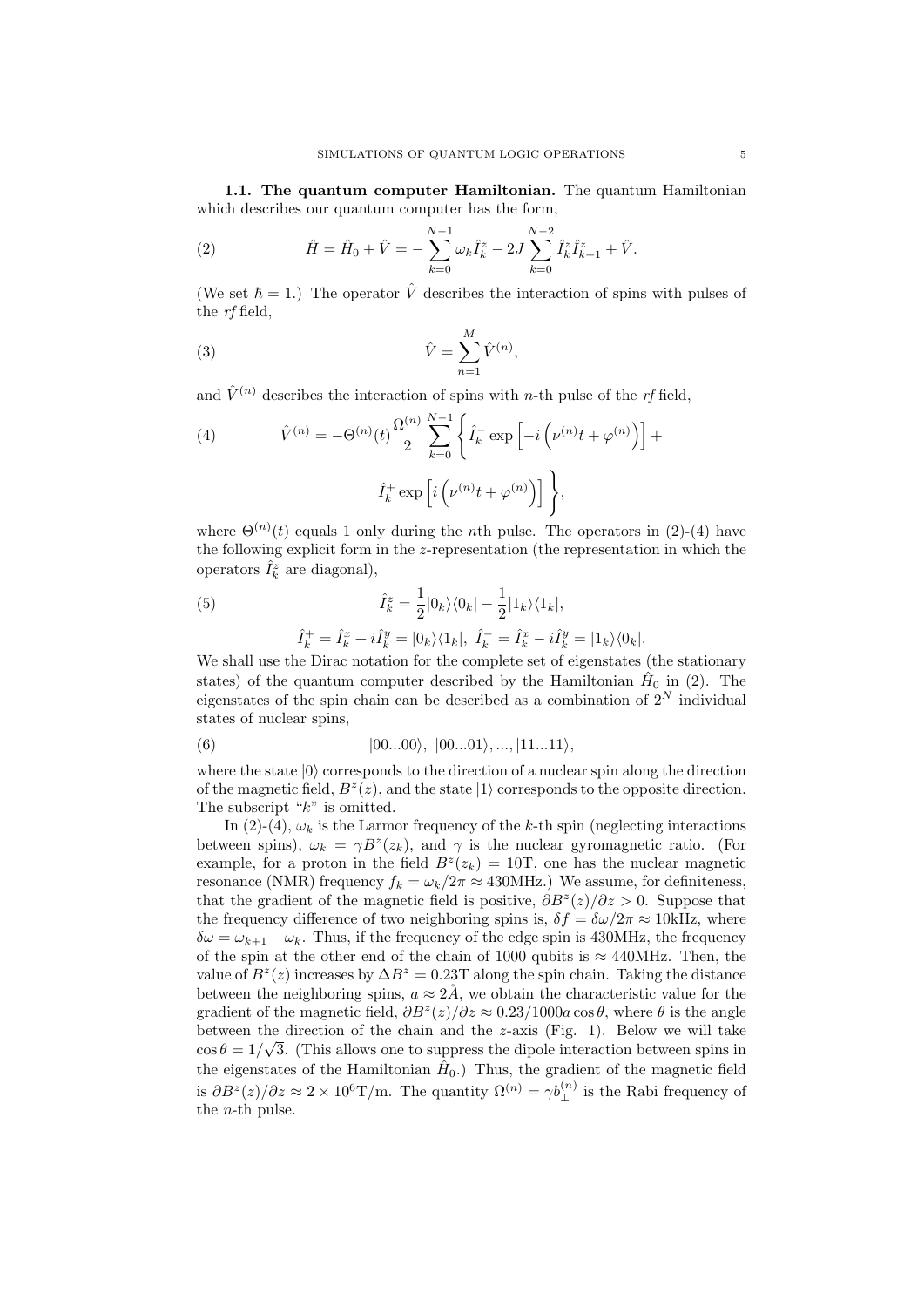## 6 G. P. BERMAN ET AL

## 2. Quantum dynamics of the computer

We discuss below the dynamics of the spin chain described by the Hamiltonian (2)-(4). The quantum state of the quantum computer is described by the wave function  $\Psi(t)$ . The dynamics of this function is given by the solution of the Schrödinger equation,

(7) 
$$
i\dot{\Psi}(t) = \hat{H}\Psi(t),
$$

where dot means derivative over time. This linear equation and an initial condition,  $\Psi(0)$ , define the state of the system at the time t. In this section we describe two different approaches which allow to solve Eq. (7).

2.1. Equations of motion in the interaction representation. In order to compute the dynamics it is convenient to go over to interaction representation. The wave function,  $\Psi_{int}(t)$ , in the interaction representation, is connected to the wave function,  $\Psi(t)$ , in the laboratory system of coordinates by the transformation,

(8) 
$$
\Psi(t) = \hat{U}_0 \Psi_{int}(t), \ \hat{U}_0 = \exp(-i\hat{H}_0 t),
$$

where,  $\hat{H}_0$  is defined in (2). We choose the eigenfunctions,  $|p\rangle$ , and the eigenvalues,  $E_p$ , of the Hamiltonian  $\hat{H}_0$  as the basis states and expand the wave function  $\Psi_{int}(t)$ in a series,

(9) 
$$
\Psi_{int}(t) = \sum_{p=0}^{2^N - 1} C_p(t)|p\rangle,
$$

where the states  $|p\rangle$  satisfy the equation

(10) 
$$
\hat{H}_0|p\rangle = E_p|p\rangle, \ p = 1, ..., 2^N.
$$

The wave function in the laboratory system of coordinates has the form,

(11) 
$$
\Psi(t) = \sum_{p} C_p(t) |p\rangle \exp(-iE_p t),
$$

Using the Schrödinger equation (7) for the wave function,  $\Psi(t)$ , we obtain the equations of motion for the amplitudes  $C_p(t)$ ,

(12) 
$$
i\dot{C}_p = \sum_{m=0}^{2^N-1} C_m V_{pm}^{(n)} \exp \left[ i(E_p - E_m)t + ir_{pm} \left( \nu^{(n)} t + \varphi^{(n)} \right) \right],
$$

which represent the wave function in the interaction representation. Here  $r_{pm} =$  $τ$ 1 for  $E_p > E_m$  and  $E_p < E_m$ , respectively,  $V_{pm}^{(n)} = -\Omega^{(n)}/2$  for the states  $|p\rangle$ and  $|m\rangle$  which are connected by a single-spin transition, and  $V_{pm}^{(n)} = 0$  for all other states.

2.2. The dynamics in the rotating frame. Sometimes, to calculate the quantum dynamics generated by the Hamiltonian  $(2)$  during the action of the *n*-th pulse,  $t^{(n)} \leq t \leq t^{(n+1)}$ , it is convenient to make a transformation to the system of coordinates which rotates with the frequency  $\nu^{(n)}$  of the magnetic field,  $\vec{b}_\perp$ . To do this, one can use the unitary transformation [13],

(13) 
$$
\hat{U}^{(n)} = \exp\left[i\left(\nu^{(n)}t + \varphi^{(n)}\right)\sum_{k=0}^{N-1}\hat{I}_k^z\right].
$$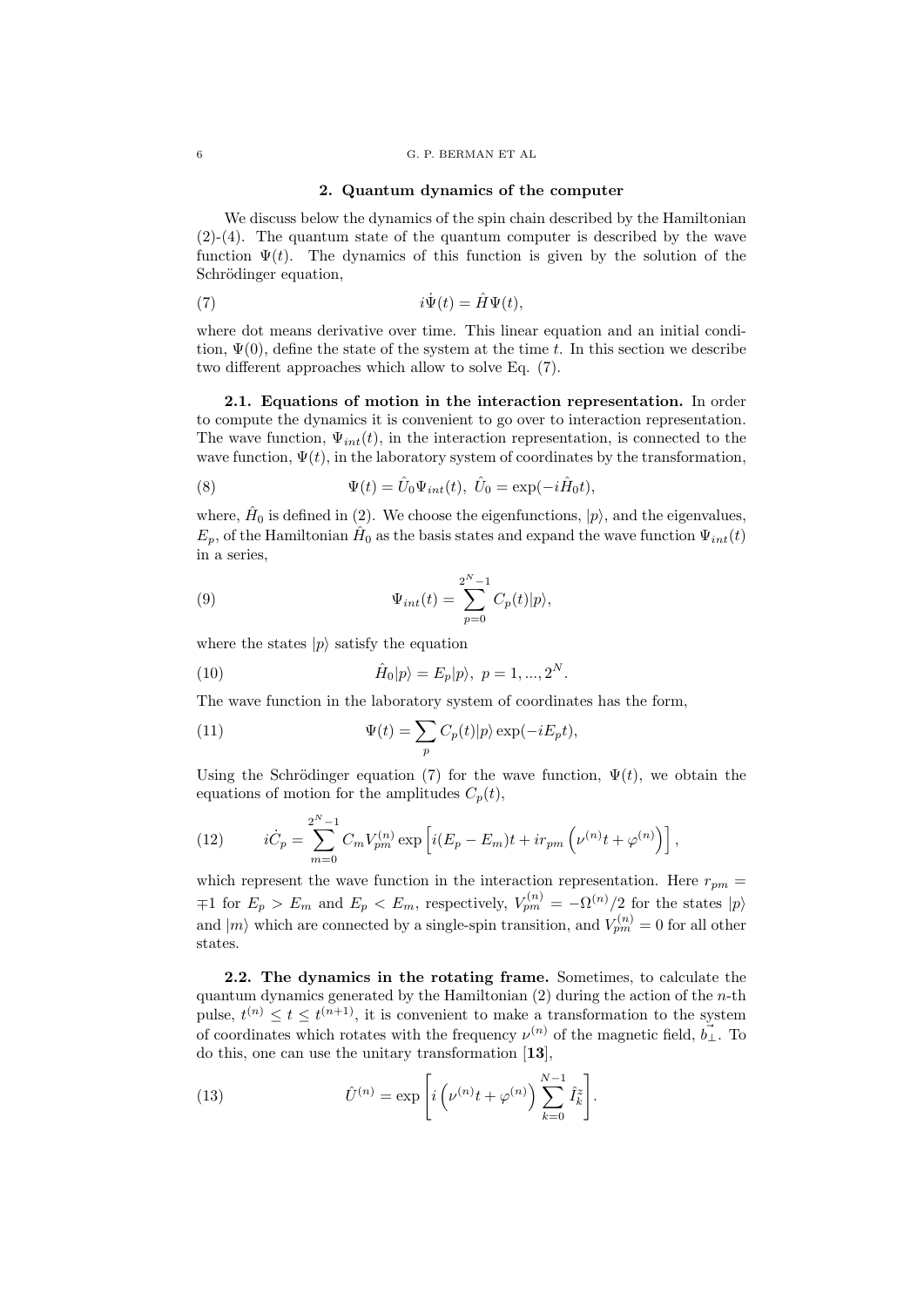In the rotating system of coordinates the new wave function,  $\Psi_{rot}(t)$  and the new Hamiltonian,  $\mathcal{H}^{(n)}$  have the form,

(14) 
$$
\Psi_{rot}(t) = \hat{U}^{(n)+} \Psi(t),
$$

(15) 
$$
\hat{\mathcal{H}}^{(n)} = \hat{U}^{(n)} + \hat{H}^{(n)} \hat{U}^{(n)} = -\sum_{k=0}^{N-1} \left[ \left( \omega_k - \nu^{(n)} \right) \hat{I}_k^z + \Omega^{(n)} \hat{I}_k^x + 2 J \hat{I}_k^z \hat{I}_{k+1}^z \right],
$$

where the term  $\hat{I}_{N-1}^z \hat{I}_N^z$  must be excluded. In the rotating system of coordinates the effective magnetic field which acts on the  $k$ -th spin during the action of the n-th pulse has the components,

(16) 
$$
B_k^{(n)} = \left(\Omega^{(n)}, 0, \omega_k - \nu^{(n)}\right)/\gamma.
$$

The advantage of the Hamiltonian (15) is that it is time-independent. In this case one can use the eigenstates of the Hamiltonian  $\hat{\mathcal{H}}^{(n)}$  to calculate the dynamics during the *n*th pulse without solution of the system of differential equations (12). As before, we expand the wave function in the rotating frame,  $\Psi_{rot}(t)$ , over the eigenstates of the Hamiltonian  $\hat{H}_0$ ,

(17) 
$$
\Psi_{rot}(t) = \sum_{p=0}^{2^N - 1} A_p(t) |p\rangle.
$$

The wave function in the laboratory system of coordinates is,

(18) 
$$
\Psi(t) = \sum_{p} A_p(t) |p\rangle \exp\left(-i\chi_p^{(n)}t + i\xi_p^{(n)}\right),
$$

where  $\chi_p^{(n)} = -(\nu^{(n)}/2) \sum_{k=0}^{2^N-1} \sigma_k^p$ ,  $\xi_p^{(n)} = (\varphi^{(n)}/2) \sum_{k=0}^{2^N-1} \sigma_k^p$ ,  $\sigma_k^p = -1$  if the state  $|p\rangle$  contains the kth spin in in the state  $|1\rangle$ , and  $\sigma_k^p = 1$  if the state  $|p\rangle$ contains the kth spin in the state  $|0\rangle$ . Below we take  $\varphi^{(n)} = \xi_p^{(n)} = 0$  for all n. The Schrödinger equation for the amplitudes  $A_p(t)$ , has the form,

(19) 
$$
i\dot{A}_p(t) = \left(E_p - \chi_p^{(n)}\right) A_p(t) - \frac{\Omega^{(n)}}{2} \sum_{p'} A_{p'}(t),
$$

where the sum is taken over the states  $|p'\rangle$  connected by a single-spin transition with the state  $|p\rangle$ .

Equation (19) can be written in the form  $i\dot{A}_p(t) = \mathcal{H}_{pp'}^{(n)} A_{p'}(t)$ , where the effective Hamiltonian,  $\hat{\mathcal{H}}^{(n)}$ , is independent of time. When the number of spins, N, is not very large  $(N < 30)$ , one can diagonalize the Hamiltonian matrix  $\mathcal{H}_{pp'}^{(n)}$ and find its (time-independent) eigenfunctions,

(20) 
$$
\psi_q^{(n)} = \sum_p A_p^{q(n)} |p\rangle
$$

and eigenvalues,  $e_q^{(n)}$ . The amplitudes  $A_p^{q(n)}$  are the eigenfunctions of the Hamiltonian  $\hat{\mathcal{H}}^{(n)}$  in the representation of the Hamiltonian  $\hat{H}_0$ .

Using the eigenstates of the Hamiltonian  $\hat{\mathcal{H}}^{(n)}$  one can calculate the dynamics generated by the nth pulse as,

(21) 
$$
A_p(t_n) = A_p = \sum_{p_0} A_{p_0} \sum_q A_{p_0}^{q(n)} A_p^{q(n)} \exp\left(-ie_q^{(n)} \tau_n\right),
$$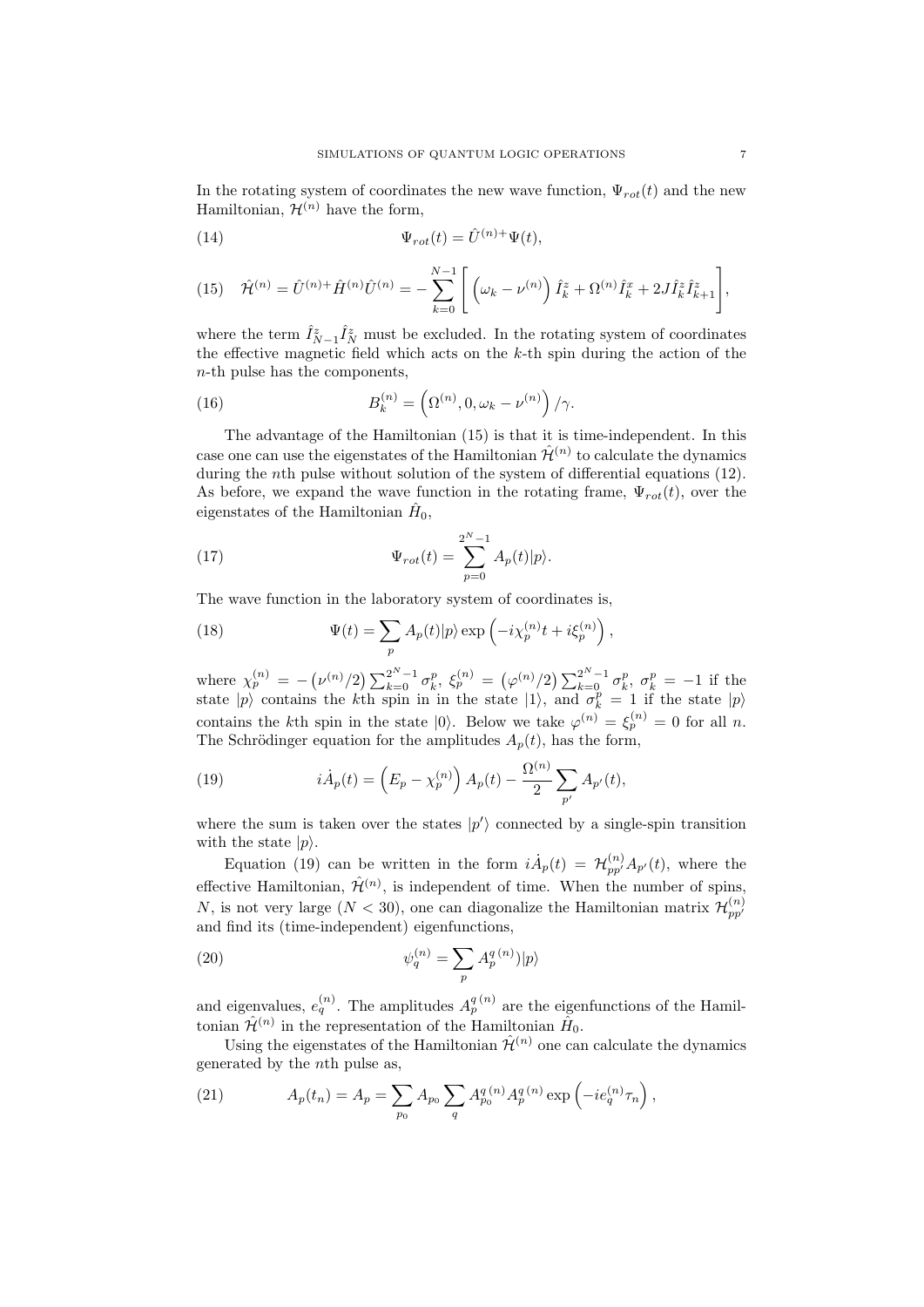where  $t_n = t_{n-1} + \tau_n$ ,  $\tau_n$  is the duration of the pulse,  $A_{p_0} = A_p(t_{n-1})$  is the amplitude before the action of the *n*th pulse,  $A_p = A_p(t_n)$  is the amplitude after the action of the nth pulse.

The amplitudes,  $A_p(t)$ , in the rotating frame are related to the amplitudes,  $C_p(t)$ , in the interaction representation by (see Eqs. (11) and (18)),

(22) 
$$
A_p(t) = \exp(-i\xi_p^{(n)}t)C_p(t),
$$

Where  $\mathcal{E}_p^{(n)} = E_p - \chi_p^{(n)}$  are the diagonal elements of the Hamiltonian matrix  $\mathcal{H}_{pp'}^{(n)}$ . Since the rf pulses in the protocol are different, the effective time-independent Hamiltonians,  $\mathcal{H}_{pp'}^{(n)}$ , are also different for different n. Hence, before each nth pulse we should make the transformation to the rotating frame,  $C_p(t_{n-1}) \to A_p(t_{n-1}),$ and after the pulse we must return to the interaction representation  $A_p(t_n) \rightarrow$  $C_n(t_n)$ .

In the rotating frame the most difficult problem is the diagonalization of the sparse symmetric matrices (for each pulse) of the size  $2^N \otimes 2^N$ . (In each row of this matrix there are only  $N+1$  nonzero matrix elements.) This approach can be used directly (without perturbative consideration) only for small quantum computers, with the number of qubits  $N < 30$ . For our purposes, to model quantum dynamics in a quantum computer with large number of qubits  $(N = 1000)$ , we shall use a perturbation approach based on the existence of small parameters.

# 3. Resonant and near-resonant transitions

The number of equations in  $(12)$  grows exponentially as N increases. Thus, this system of equations cannot be solved directly when  $N$  is large. Our intention is to solve Eqs. (12) or (19) approximately, but in a controlled way. This can be done if we make use of small parameters which exist for the system. The explicit expressions for small parameters will be given below, in sections 8 and 9.

3.1. Resonant and non-resonant frequencies. In this section, we describe the main simplification procedure which is based on the separation of resonant and non-resonant interactions. This procedure is commonly used in studying linear and non-linear dynamical systems [14, 15, 16]. The main idea of this approach is the following. When the frequency of the external field,  $\nu^{(n)}$ , is equal (or close) to the eigenfrequency of the system under consideration,  $\omega_{pm} \equiv E_p - E_m$ , and when a small parameter exists (the interaction is relatively weak), one can separate the slow (resonant) dynamics from the fast (non-resonant) dynamics. The main contribution to the evolution of the system is associated with resonant effects. Usually, non-resonant effects are small, and can be considered using perturbation approaches. In quantum computation, the problem of non-resonant effects is more complicated because these effects can accumulate in time creating significant errors in the process of quantum computation. So, in quantum computation, the non-resonant effects must not only be taken into consideration, but they must also be minimized. Below, we describe methods which allow us to minimize the influence of non-resonant effects.

In classical dynamical systems, the separation of resonant and non-resonant effects is very efficient when "action-angle" variables are used. In this case, the "action" is a slow variable and the "angle" (the "phase") is a fast variable. From this point of view, Eqs. (12) are convenient because they are written in the "energy" representation in which the slow (resonant) effects and fast (non-resonant) effects can be naturally separated.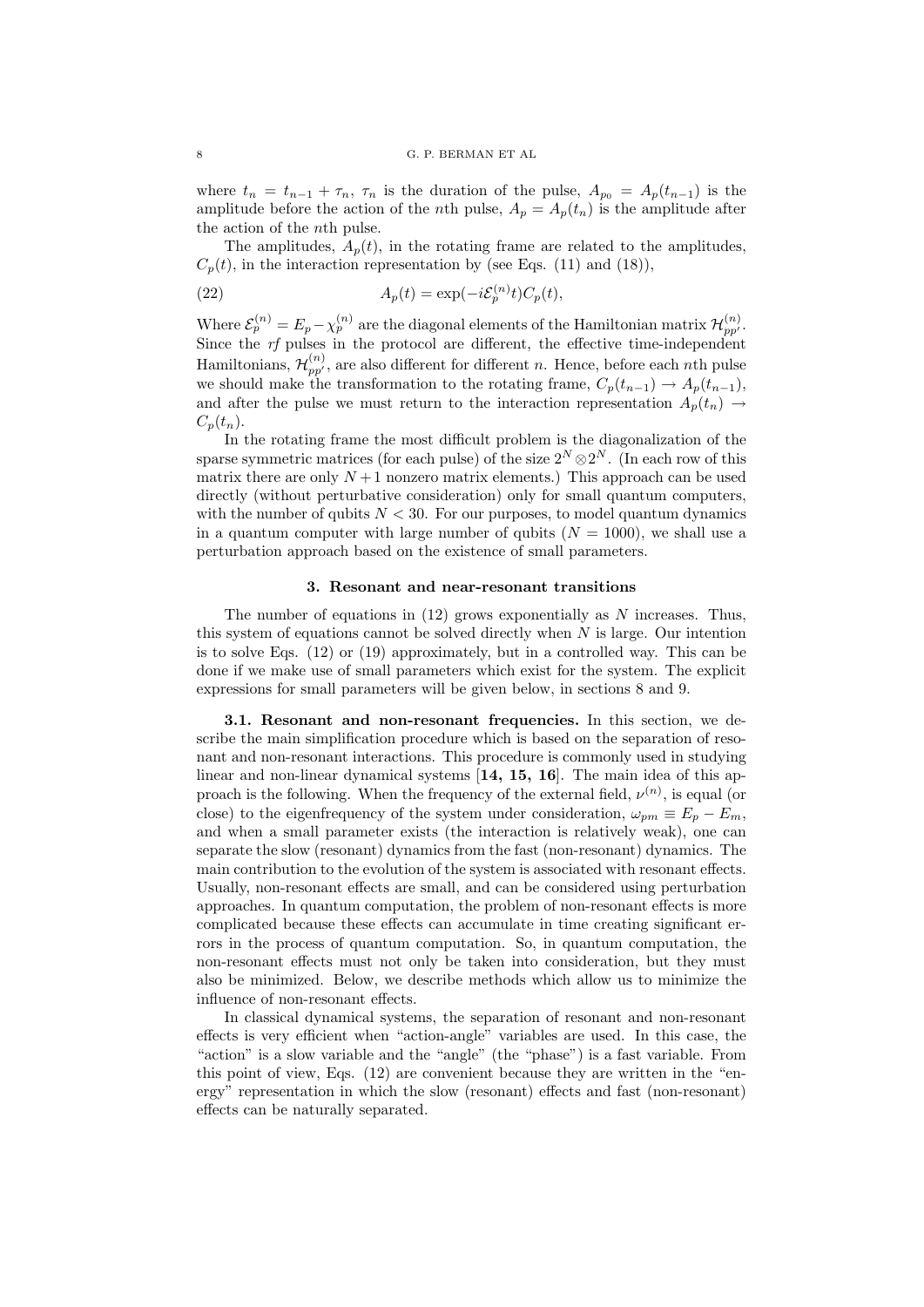First, we note that as the number of spins, N, increases, the number of eigenstates,  $|p\rangle$ , increases exponentially (as  $2^N$ ), but the number of *resonant frequencies* in our system grows only linearly in  $N$ . Indeed, the number of resonant frequencies is  $3N-2$  because only single-spin transitions are allowed by the operator  $\hat{V}$  in (3). The definition of the resonant frequency is the following. We introduce the frequency of the single-spin transition:  $\omega_{pm} \equiv E_p - E_m$ , where  $E_p$  and  $E_m$  are two eigenstates,  $|p\rangle$  and  $|m\rangle$ , of the Hamiltonian  $\hat{H}_0$  with opposite orientations of only the k-th spin,  $(k = 0, ..., N - 1)$ . For example,

(23) 
$$
|p\rangle = |n_{N-1}n_{N-2}...0_{k}...n_{1}n_{0}\rangle, |m\rangle = |n_{N-1}n_{N-2}...1_{k}...n_{1}n_{0}\rangle,
$$

where  $n_k = 0, 1$ . The resonant frequency for transition between pth and mth states,  $\nu_{res}^{(n)}$ , of the *n*-th external *rf* pulse is defined as follows:

(24) 
$$
\nu_{res}^{(n)} = |\omega_{pm}|.
$$

The only resonant frequencies of our nuclear spin quantum computer are,

(25) 
$$
\omega_k \pm J, \qquad (k = 0, \text{ or } k = N - 1),
$$

$$
\omega_k, \ \omega_k \pm 2J, \qquad (1 \le k \le N-2),
$$

where the Larmor frequencies,  $\omega_k = \gamma B^z(z_k)$ . All resonant frequencies in (25) are assumed to be positive. For end spins with  $k = 0$  and  $k = N - 1$ , the upper and lower signs in (25) correspond to the states  $|0\rangle$  or  $|1\rangle$  of their only neighboring spins. For inner spins with  $1 \leq k \leq N-2$  the frequency  $\omega_k$  corresponds to having nearest neighbors whose spins are in opposite directions to each other. The "+" sign corresponds to having the nearest neighbors in their ground state. The "-" sign corresponds to having the nearest neighbors in their excited state.

As an example, consider the resonant frequency of a single-spin transition between the following two eigenstates,

$$
|p\rangle = |n_{N-1}n_{N-2}...1_{k-1}0_k1_{k+1}...n_1n_0\rangle,
$$
  

$$
|m\rangle = |n_{N-1}n_{N-2}...1_{k-1}1_k1_{k+1}...n_1n_0\rangle.
$$

These two eigenstates differ by a transition of the  $k$ -th spin from its ground state,  $|0_k\rangle$ , to its excited state,  $|1_k\rangle$ . All other spins in the quantum computer remain in their initial states. According to (2), the eigenvalues of the states  $|p\rangle$  and  $|m\rangle$  are:

(26) 
$$
E_p = E_{nres} - \frac{\omega_k}{2} + J, \qquad E_m = E_{nres} + \frac{\omega_k}{2} - J,
$$

where  $E_{nres}$  is the total energy of all  $N-1$  (except the k-th) which did not participate in the transition. It follows from (26) that in this case, the resonance frequency,  $\nu_{res}^{(n)}$ , of the *n*-th pulse is,

(27) 
$$
\nu_{res}^{(n)} = |E_p - E_m| = \omega_k - 2J.
$$

This frequency belongs to the set of the resonant frequencies introduced in (25). In the following, we assume that our protocol includes only the resonant frequencies from (18), and we will omit the subscript "res".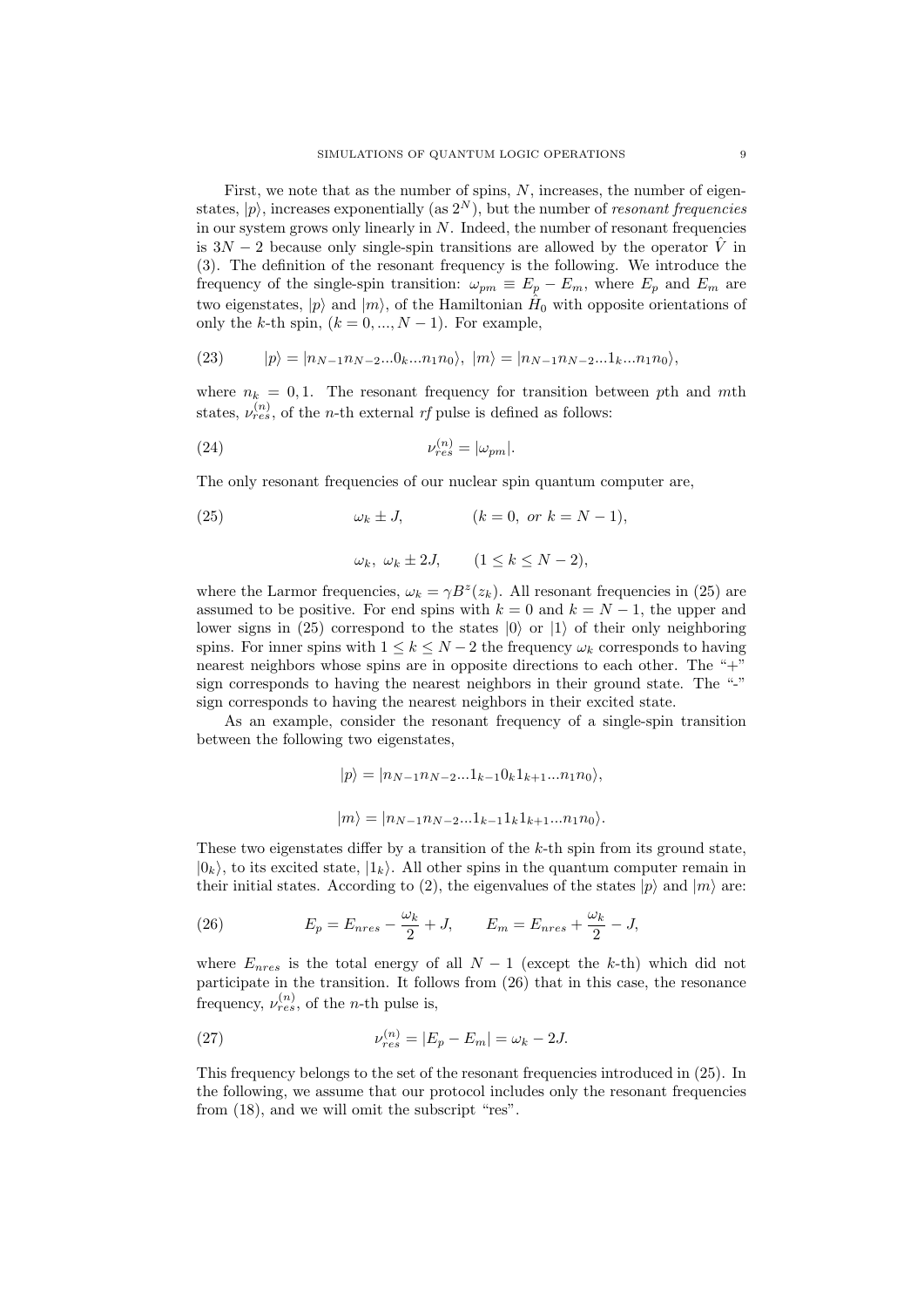3.2. Dynamical equations for resonant and near-resonant transitions. In this sub-section we derive the approximate equations for resonant and near-resonant transitions, in the system. Consider an arbitrary eigenstate of the Hamiltonian  $\hat{H}_0$ ,

$$
(28) \qquad \qquad |n_{N-1}n_{N-2}...n_{1}n_{0}\rangle,
$$

where, as before, the subscript indicates the position of the spin in a chain, and  $n_k = 0.1$ . Assume that one applies to the spin chain a resonant rf pulse of a frequency,  $\nu^{(n)}$ , from (25). Then, one has two possibilities:

1) The frequency of the pulse,  $\nu^{(n)}$ , is the resonant frequency of the state (28).

2) The frequency,  $\nu^{(n)}$ , differs from the closest resonant frequency of the state (28) by the value  $\Delta = \pm 2J$  or  $\pm 4J$  (near-resonant frequency).

In the first case, one has a resonant transition. In the second case, one has a near-resonant transition. If the small parameters exist,  $J/\delta\omega \ll 1$ , and  $\Omega/\delta\omega \ll 1$ , we can neglect all non-resonant transitions related to a flip of  $k'$ th non-resonant spin. Below, in section 9, we will write a rigorous condition for  $\delta\omega$  which is required in order to neglect all non-resonant transitions.

Thus, considering the dynamics of any state (28) under the action of an rf pulse with the frequency,  $\nu^{(n)}$ , from (24), (25), we need only to take into account one transition. This transition will be either a resonant one or a near-resonant one. This allows us to reduce the system of equations (12) to the set of only two coupled equations (two-level approximation),

(29) 
$$
i\dot{C}_p = -(\Omega^{(n)}/2) \exp[i(E_p - E_m - \nu^{(n)})t]C_m,
$$

$$
i\dot{C}_m = -(\Omega^{(n)}/2) \exp[i(E_m - E_p + \nu^{(n)})t]C_p,
$$

where  $E_p > E_m$ ,  $|p\rangle$  and  $|m\rangle$  are any two eigenstates which are connected by a single-spin transition and whose energies differ by  $\nu^{(n)}$  or  $\nu^{(n)} + \Delta_{pm}^{(n)}$ , where  $\Delta_{pm}^{(n)} = E_p - E_m - \nu^{(n)}$  is the frequency detuning for the transition between the states  $|p\rangle$  and  $|m\rangle$ .

3.3. Solutions of the dynamical equations in two-level approximation. The solution of Eqs. (29) for the case when the system is initially in the eigenstate  $|m\rangle$ , is,

(30) 
$$
C_m(t_0 + \tau) = [\cos(\lambda_{pm}\tau/2) + i(\Delta_{pm}/\lambda_{pm})\sin(\lambda_{pm}\tau/2)] \times \exp(-i\tau\Delta_{pm}/2)
$$

$$
C_p(t_0 + \tau) = i(\Omega/\lambda_{pm})\sin(\lambda_{pm}\tau/2) \times \exp(it_0\Delta_{pm} + i\tau\Delta_{pm}/2),
$$

$$
C_m(t_0) = 1, \qquad C_p(t_0) = 0,
$$

where  $\lambda_{pm} = (\Omega^2 + \Delta_{pm}^2)^{1/2}$ ,  $t_0$  is the time of the beginning of the pulse;  $\tau$  is the duration of the pulse. Here and below we omit the upper index " $(n)$ " which indicates the number of the  $rf$  pulse. If the system is initially in the upper state,  $|p\rangle$ ,  $(C_m(t_0) = 0, C_p(t_0) = 1)$ , the solution of (29) is,

(31) 
$$
C_p(t_0 + \tau) = [\cos(\lambda_{pm}\tau/2) - i(\Delta_{pm}/\lambda_{pm})\sin(\lambda_{pm}\tau/2)] \times \exp(i\tau\Delta_{pm}/2),
$$

$$
C_m(t_0 + \tau) = i(\Omega/\lambda_{pm})\sin(\lambda_{pm}\tau/2) \times \exp(-it_0\Delta_{pm} - i\tau\Delta_{pm}/2),
$$

$$
C_p(t_0) = 1, \qquad C_m(t_0) = 0.
$$

For the resonant transition ( $\Delta_{pm} = 0$ ), the expressions (30) and (31) transform into the well-known equations for the Rabi transitions. For example, we have from (30) for  $\Delta_{pm} = 0$ ,

$$
C_m(t_0 + \tau) = \cos(\Omega \tau/2), \qquad C_p(t_0 + \tau) = i \sin(\Omega \tau/2).
$$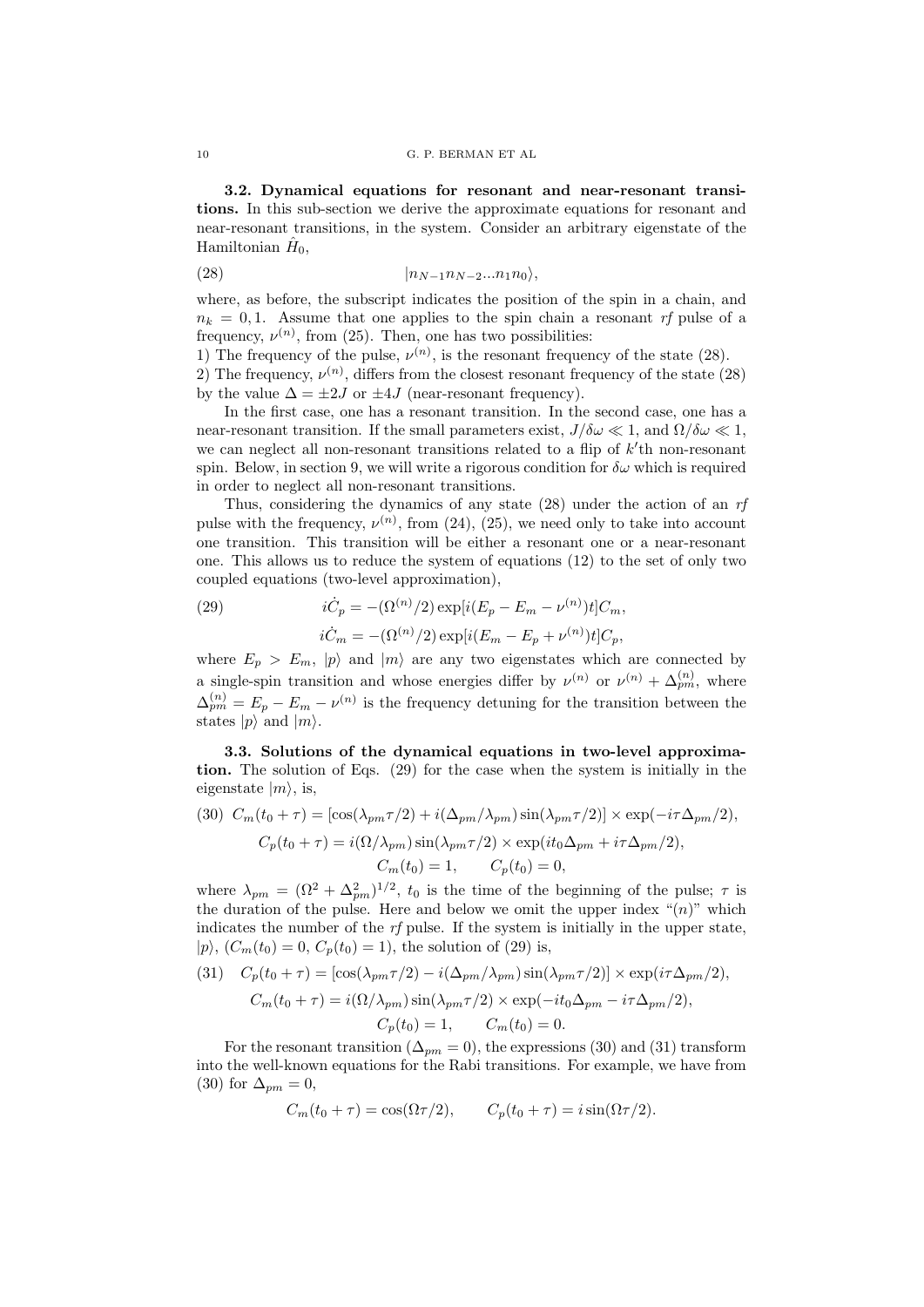In particular, for  $\Omega \tau = \pi$  (the so-called  $\pi$ -pulse), the above expressions describe the complete transition from the state  $|m\rangle$  to the state  $|p\rangle$ .

For the near-resonant transitions, consider two characteristic parameters in expressions (30) and (31):

$$
\epsilon_{pm}^{(1)} = \Omega/\lambda_{pm}, \qquad \epsilon_{pm}^{(2)} = \sin(\lambda_{pm}\tau/2).
$$

If either of these two parameters,  $\epsilon_{pm}^{(1)}$  or  $\epsilon_{pm}^{(2)}$ , is zero, the probability of a nonresonant transition vanishes. The second parameter,  $\epsilon_{pm}^{(2)}$ , is equal zero when,

(32) 
$$
\lambda_{pm}\tau = 2\pi k, \qquad (k = 1, 2, \ldots),
$$

where k is the number of revolutions of the non-resonant (average) spin about the effective field in the rotating frame. Eq. (32) is the condition for the " $2\pi k$ "-method to eliminate the near-resonant transitions. (See [13], Chapter 22, and [17, 18].)

**3.4. The**  $2\pi k$ **-method.** We shall present here the explicit conditions for the " $2\pi k$ " rotation from the state  $|p\rangle$  to the state  $|m\rangle$ . For a  $\pi$ -pulse  $(\Omega \tau = \pi)$ , the values of  $\Omega$  which satisfy the  $2\pi k$  condition are, according to Eq. (32), (33)

$$
\Omega_{pm}^{[k]} = |\Delta_{pm}|/\sqrt{4k^2 - 1} = |\Delta_{pm}|/\sqrt{3}, \ |\Delta_{pm}|/\sqrt{15}, \ |\Delta_{pm}|/\sqrt{35}, \ |\Delta_{pm}|/\sqrt{63},...
$$

For a  $\pi/2$ -pulse, the corresponding values of  $\Omega$  are,

(34) 
$$
\Omega_{pm}^{[2k]} = |\Delta_{pm}|/\sqrt{16k^2 - 1} = |\Delta_{pm}|/\sqrt{15}, \ |\Delta_{pm}|/\sqrt{63}, ...
$$

(If the Rabi frequency,  $\Omega$ , satisfies the  $2\pi k$  condition (34) for a  $\pi/2$ -pulse, it automatically satisfies the condition (33) for a  $\pi$ -pulse.)

3.5. Resonant and near-resonant transitions in the rotating frame. We consider here the structure of the effective time-independent Hamiltonian matrix  $\mathcal{H}_{pp'}$  in the rotating frame. We discuss the two-level approximation in the rotating system of coordinates and demonstrate equivalence of the solution in the rotating frame with the solution  $(30)$  (or  $(31)$ ) in the interaction representation.

Let us discuss the structure of the matrix  $\mathcal{H}_{pp'}$ . Since the spins in the chain are identical, all nonzero non-diagonal matrix elements are the same and equal to  $(-\Omega/2)$ . At  $\Omega \ll \delta\omega$  the absolute values of the diagonal elements in general case are much larger than the absolute values of the off-diagonal elements. We explain below how the resonance is coded in the structure of the diagonal elements of the Hamiltonian matrix,  $\mathcal{H}_{pp'}$ .

Suppose that the kth spin in the chain has resonant or near-resonant NMR frequency. The energy separation between pth and mth diagonal elements of the matrix  $\mathcal{H}_{pp'}$  related by the flip of resonant (or near-resonant) kth spin is much less than the energy separation between the pth diagonal elements and diagonal elements related to other states, which differ from the state  $|p\rangle$  by a flip of a nonresonant k'th  $(k' \neq k)$  spin. In this case one can neglect the interaction of the pth state with all states except for the state  $|m\rangle$ , and the Hamiltonian matrix  $\mathcal{H}_{nn'}$ breaks up into  $2^N/2$ , approximately independent  $2 \times 2$  matrices,

$$
\begin{pmatrix} \mathcal{E}_m & V \\ V & \mathcal{E}_p, \end{pmatrix}
$$

where  $E_p = E_m + \Delta_{pm} |\Delta_{pm}| \sim J$  or zero, and  $V = -\Omega/2$  is the perturbation amplitude.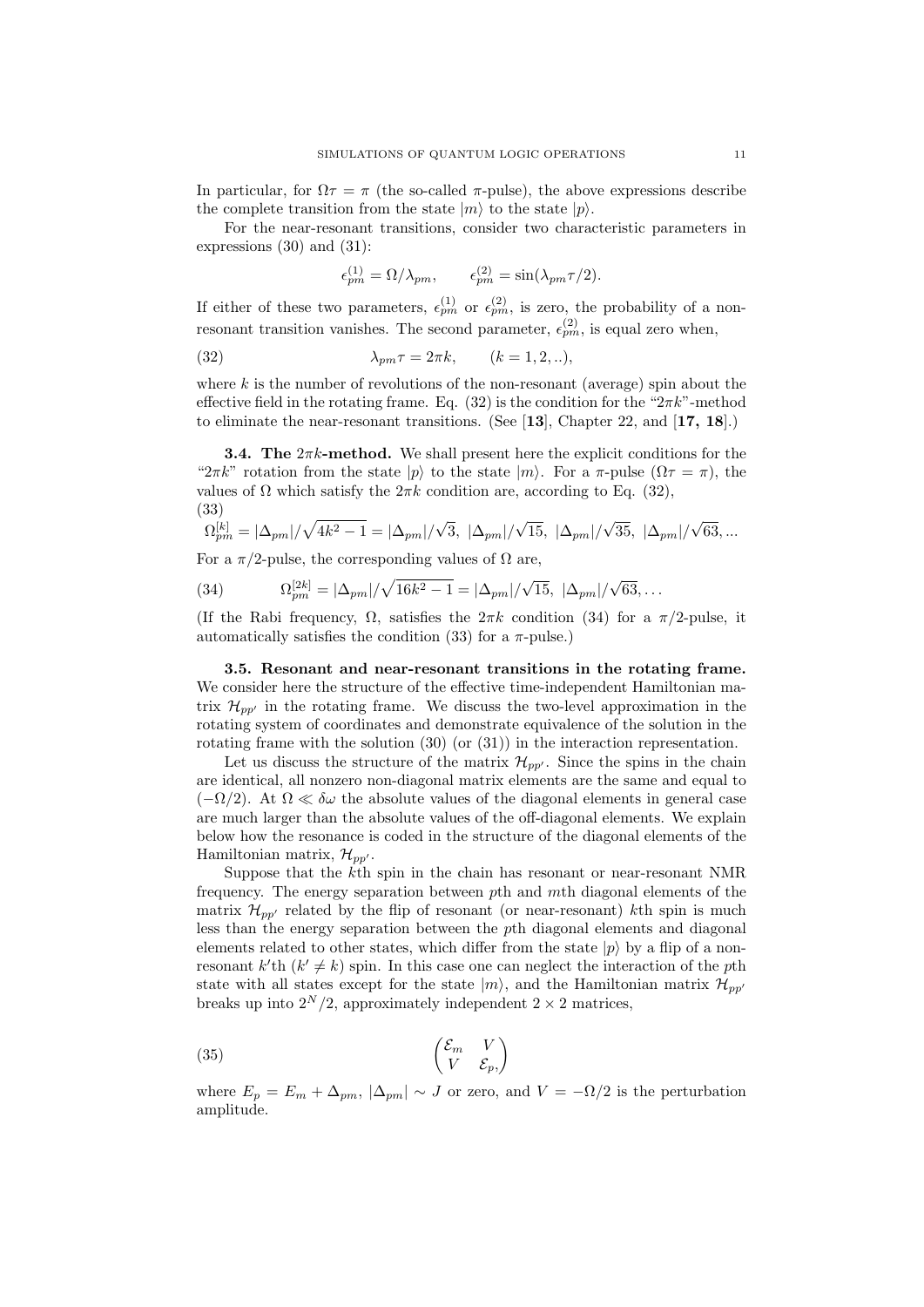Suppose, for example, that  $N = 5$  and third spin  $(k = 3)$  has resonant or nearresonant frequency. (We start enumeration from the right as shown in (23).) Then, the block  $2 \times 2$  will be organized, for example, by the following states:  $|01010\rangle$ and  $|00010\rangle$ ;  $|01111\rangle$  and  $|00111\rangle$ ;  $|00001\rangle$  and  $|01001\rangle$ , and so on. In order to find the state  $|m\rangle$ , which form  $2 \times 2$  block with a definite state  $|p\rangle$ , one should flip the resonant spin of the state  $|p\rangle$ . In other words, positions of  $N-1$  (non-resonant) spins of these states are equivalent, while position of the resonant spin is different.

We now obtain the solution in the two-level approximation. The dynamics is given by Eq. (21). Since we deal only with a single  $2 \times 2$  block of the matrix  $\mathcal{H}_{pp}$ , (but not with the whole matrix), the dynamics in this approximation is generated only by the eigenstates of one block. In order to demonstrate equivalence of two descriptions (in the rotating frame and in the interaction representation) we will choose the same initial condition as in (30). Then, we will make the transformation (22) to the rotating frame,  $C_p \to A_p$ . After that we shall compute the dynamics by Eq. (21) and return to the interaction representation,  $A_p \to C_p$ , using Eq. (22). Eventually, we will obtain Eq. (30). The result is the same in the rotating frame and in the interaction representation. Physically these two approaches are equivalent (exactly, but not only in the two-level approximation), but mathematically they are different. In the interaction representation we calculate the dynamics generated by the time-dependent Hamiltonian. There are no stationary states in this case and one should solve the system of differential equations. On the other hand, in the rotating frame the effective Hamiltonian  $\mathcal{H}$  is time-independent and the wave function evolves in time because it is not the eigenfunction of  $\hat{\mathcal{H}}$ .

The eigenvalues  $e_q^{(0)}$ ,  $e_Q^{(0)}$ , and the eigenfunctions of the 2 × 2 matrix (35) are (we put  $\Delta_{pm} = \Delta$  and  $\lambda_{pm} = \lambda$ ),

(36) 
$$
e_q^{(0)} = \mathcal{E}_m + \frac{\Delta}{2} - \frac{\lambda}{2}, \qquad \begin{pmatrix} A_m^{q(0)} \\ A_p^{q(0)} \end{pmatrix} = \frac{1}{\sqrt{(\lambda - \Delta)^2 + \Omega^2}} \begin{pmatrix} \Omega \\ \lambda - \Delta \end{pmatrix},
$$

(37) 
$$
e_Q^{(0)} = \mathcal{E}_m + \frac{\Delta}{2} + \frac{\lambda}{2}, \qquad \begin{pmatrix} A_m^{Q(0)} \\ A_p^{Q(0)} \end{pmatrix} = \frac{1}{\sqrt{(\lambda - \Delta)^2 + \Omega^2}} \begin{pmatrix} -(\lambda - \Delta) \\ \Omega \end{pmatrix}.
$$

Suppose that before the *n*th pulse the system is in the state  $|m\rangle$ , i.e. the conditions

$$
C_m(t_0) = 1, \qquad C_p(t_0) = 0,
$$

are satisfied. After the transformation, (22), to the rotating frame we obtain

$$
A_m(t_0) = \exp(-i\mathcal{E}_m t_0) C_m(t_0) = \exp(-i\mathcal{E}_m t_0), \qquad A_p(t_0) = 0.
$$

The dynamics is given by Eq. (21), which in our case takes the form:

$$
A_m(t) = A_m(t_0) \left[ \left( A_m^{q(0)} \right)^2 \exp \left( -ie_q^{(0)} \tau \right) + \left( A_m^{Q(0)} \right)^2 \exp \left( -ie_Q^{(0)} \tau \right) \right] = \frac{\exp \left[ -i \left[ \mathcal{E}_m t - \left( \Delta/2 \right) \tau \right] \right]}{\Omega^2 + (\lambda - \Delta)^2} \left\{ \Omega^2 e^{-i\lambda \tau/2} + (\lambda - \Delta)^2 e^{i\lambda \tau/2} \right\},
$$

where  $t = t_0 + \tau$ . Applying the back transformation,

$$
C_m(t) = \exp(i\mathcal{E}_m t) A_m(t),
$$

and taking the real and imaginary parts of the expression in curl brackets we obtain the first equation (30). For another amplitude we have,

$$
A_p(t) = A_m(t_0) \left[ A_m^{q(0)} A_p^{q(0)} \exp \left( -ie_q^{(0)} \tau \right) + A_m^{Q(0)} A_p^{Q(0)} \exp \left( -ie_Q^{(0)} \tau \right) \right] =
$$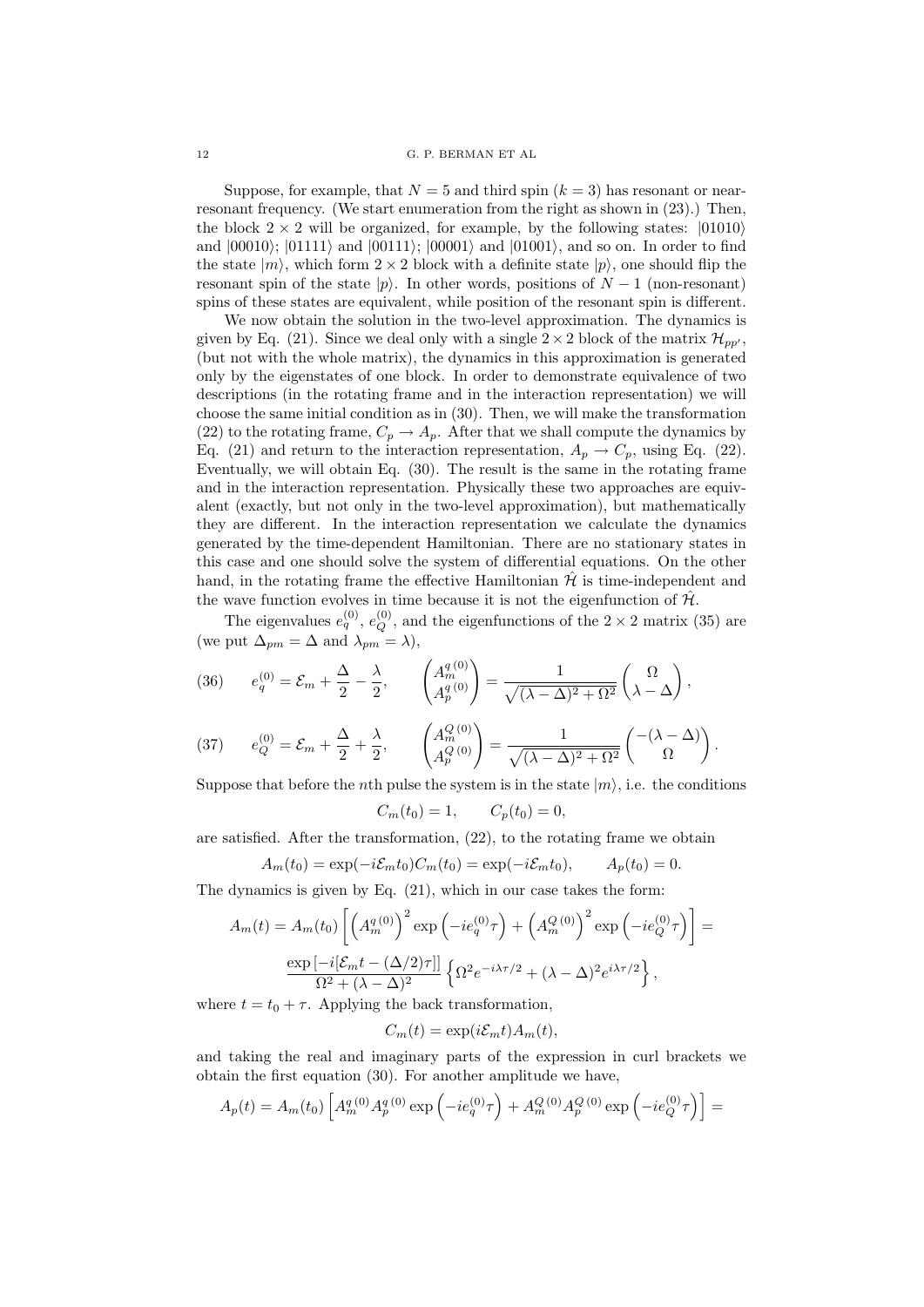$$
i\frac{\Omega}{\lambda}\exp\left\{-i\left[\mathcal{E}_m t - (\Delta/2)\tau\right]\right\}\sin(\lambda \tau/2).
$$

Applying the back transformation,

 $C_p(t) = \exp[i(\mathcal{E}_m + \Delta)t]A_p(t),$ 

we obtain the second equation in (30).

One may demonstrate the equivalence of our two approaches in a different, more simple, way. The dynamical equations with the  $2 \times 2$  Hamiltonian (35) are,

$$
i\dot{A}_p = \mathcal{E}_p A_p + V A_m,
$$
  

$$
i\dot{A}_m = V A_p + \mathcal{E}_m A_m.
$$

After the transformation (22) to the interaction representation we obtain,

(38)  $i\dot{C}$  $i\dot{C}_p = V \exp[i(\mathcal{E}_p - \mathcal{E}_m)t]C_m,$ 

$$
i\dot{C}_m = V \exp[i(\mathcal{E}_m - \mathcal{E}_p)t]C_p,
$$

where  $\mathcal{E}_p - \mathcal{E}_m = E_p - E_m - \nu = \Delta_{pm}$ ,  $V = -\Omega/2$ . One can see that Eqs. (38) are equivalent to Eqs. (29) with the solution given by (30) or (31).

## 4. A quantum Control-Not gate for remote qubits

The quantum Control-Not  $(CN_{kl})$  gate is a unitary operator which transforms the eigenstate,

$$
(39) \t\t\t\t\t |n_{N-1}...n_{k}........n_{l}...n_{0}\rangle,
$$

into the state,

$$
(40) \qquad \qquad |n_{N-1}...n_{k}........\bar{n}_{l}....n_{0}\rangle,
$$

where  $\bar{n}_l = 1 - n_l$  if  $n_k = 1$ ; and  $\bar{n}_l = n_l$  if  $n_k = 0$ . The k-th and l-th qubits are called the control and the target qubits of the  $CN_{kl}$  gate. One can also introduce a modified quantum  $CN$  gate which performs the same transformation (39), (40) accompanied by phase shifts which are different for different eigenstates [13]. It is well-known that the quantum  $CN$  gate can produce an entangled state of two qubits, which cannot be represented as a product of the wave functions of the individual qubits.

In this section, we shall consider an implementation of the quantum  $CN$  gate in the Ising spin chain with the left end spin as the control qubit and the right end spin as the target qubit, i.e.  $CN_{N-1,0}$  for a spin chain with large number of qubits,  $N(N = 200 \text{ or } N = 1000)$ . Using this quantum gate we will create entanglement between the end qubits in the spin chain.

Assume that initially a quantum computer is in its ground state,

$$
\Psi = |0...0\rangle.
$$

Then we apply a  $\pi/2$ -pulse with the resonant frequency,

$$
(42) \t\t\t \nu = \omega_{N-1}.
$$

The  $\pi/2$ -pulse means that the duration of this pulse is  $\tau = \pi/2\Omega$ . This pulse produces a superpositional state of the  $(N-1)$ -th (left) qubit,

(43) 
$$
\Psi = (1/\sqrt{2})(|0...0\rangle + i|1...0\rangle).
$$

To implement a modified quantum  $CN_{N-1,0}$  gate we apply to the spin chain  $M = 2N - 3 \pi$ -pulses which transform the state  $|10...00\rangle$  to the state  $|10...01\rangle$ by the following scheme:  $|1000...0\rangle \rightarrow |1100...0\rangle \rightarrow |1110...0\rangle \rightarrow |1010...0\rangle \rightarrow$  $|1011...0\rangle \rightarrow |1001...0\rangle \rightarrow \cdots \rightarrow |100...11\rangle \rightarrow |100...01\rangle$ . All frequencies of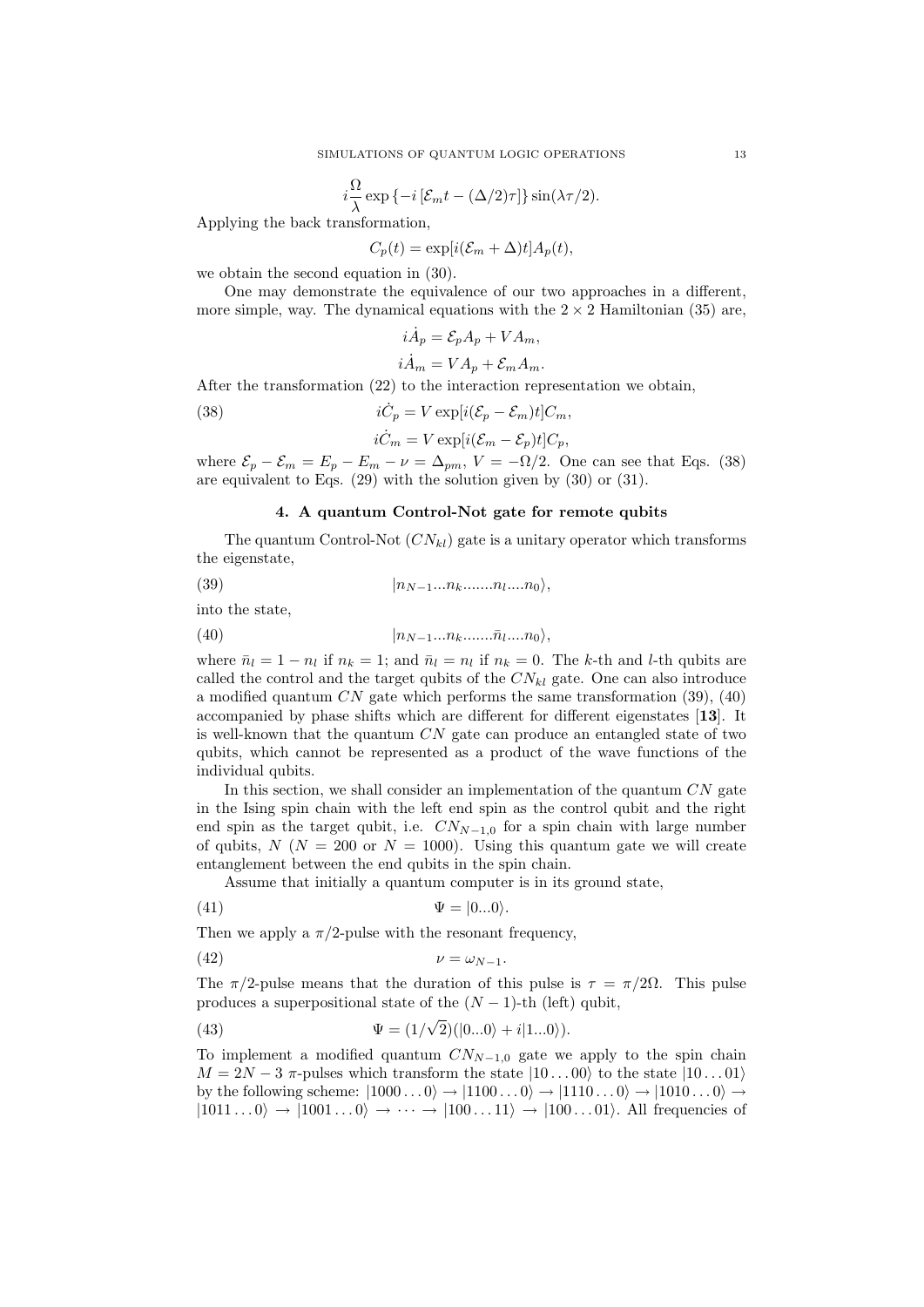our protocol are resonant for these transitions. If we apply the same protocol to the system in the ground state, then with large probability the system will remain in the ground state because these pulses have the detunings from resonant transitions,  $\Delta_n = \Delta_{0m}^{(n)} \neq 0$ . Here the ground state  $|0\rangle = |00...00\rangle$  is related to the state  $|m\rangle$  by the flip of the kth spin with the near-resonant NMR frequency. The first  $\pi$ -pulse has the frequency  $\omega = \omega_{N-2}$ . For the second  $\pi$ -pulse  $\omega = \omega_{N-3}$ . For the third  $\pi$ -pulse,  $\omega = \omega_{N-2} - 2J$ , etc. All detunings,  $\Delta_n$ , in our protocol are the same,  $\Delta_n = 2J$ , except for the third pulse, where  $\Delta_3 = 4J$ .

# 5. An analytic solution with application of a  $2\pi k$ -method

Assume that all M  $\pi$ -pulses satisfy the  $2\pi k$  condition, with the same value of  $k$ :

(44) 
$$
\lambda_n^{[k]}\tau_n = 2\pi k, \text{ (and } \Omega_n^{[k]}\tau_n = \pi),
$$

where  $\lambda_n^{[k]} = \sqrt{(\Omega_n^{[k]})^2 + \Delta_n^2}$ . In this case, we can derive an analytic expression for the wave function,  $\Psi$ , after the action of a  $\pi/2$ -pulse and  $M$   $\pi$ -pulses. This solution has the form,

(45) 
$$
\Psi = C_0|00..0\rangle + C_1|10...1\rangle,
$$

where,

(46) 
$$
C_0 = \frac{(-1)^{kM}}{\sqrt{2}} \exp(-i\pi M \sqrt{4k^2 - 1}/2), \qquad C_1 = \frac{(-1)^{N-1}}{\sqrt{2}},
$$

**5.1. Large** k asymptotics. For  $k \ge 1$ , we get the same solution for odd and even k:

$$
C_0 \approx 1/\sqrt{2}.
$$

This result is easy to understand. For a  $\pi$ -pulse, the Rabi frequency is,

(47) 
$$
\Omega_n^{[k]} = |\Delta_n| / \sqrt{4k^2 - 1}.
$$

Large values of  $k$  correspond to small values of the parameter:

$$
\Omega_n^{[k]}/|\Delta_n| \ll 1.
$$

As  $\Omega_n^{[k]}/|\Delta_n|$  approaches zero, the non-resonant pulse becomes unable to change the quantum state.

5.2. Small k behavior. For small values of  $k$ , the non-resonant pulse can change the phase of the initial state. For example, for  $k = 1$  we have,

(48) 
$$
C_0 = \exp[i\pi M(1 - \sqrt{3}/2)]/\sqrt{2}.
$$

After the first  $\pi$ -pulse, the phase shift is approximately  $24^o$ . This phase shift grows as the number of  $\pi$ -pulses, M, increases. This increasing phase is an effect which can be easily controlled.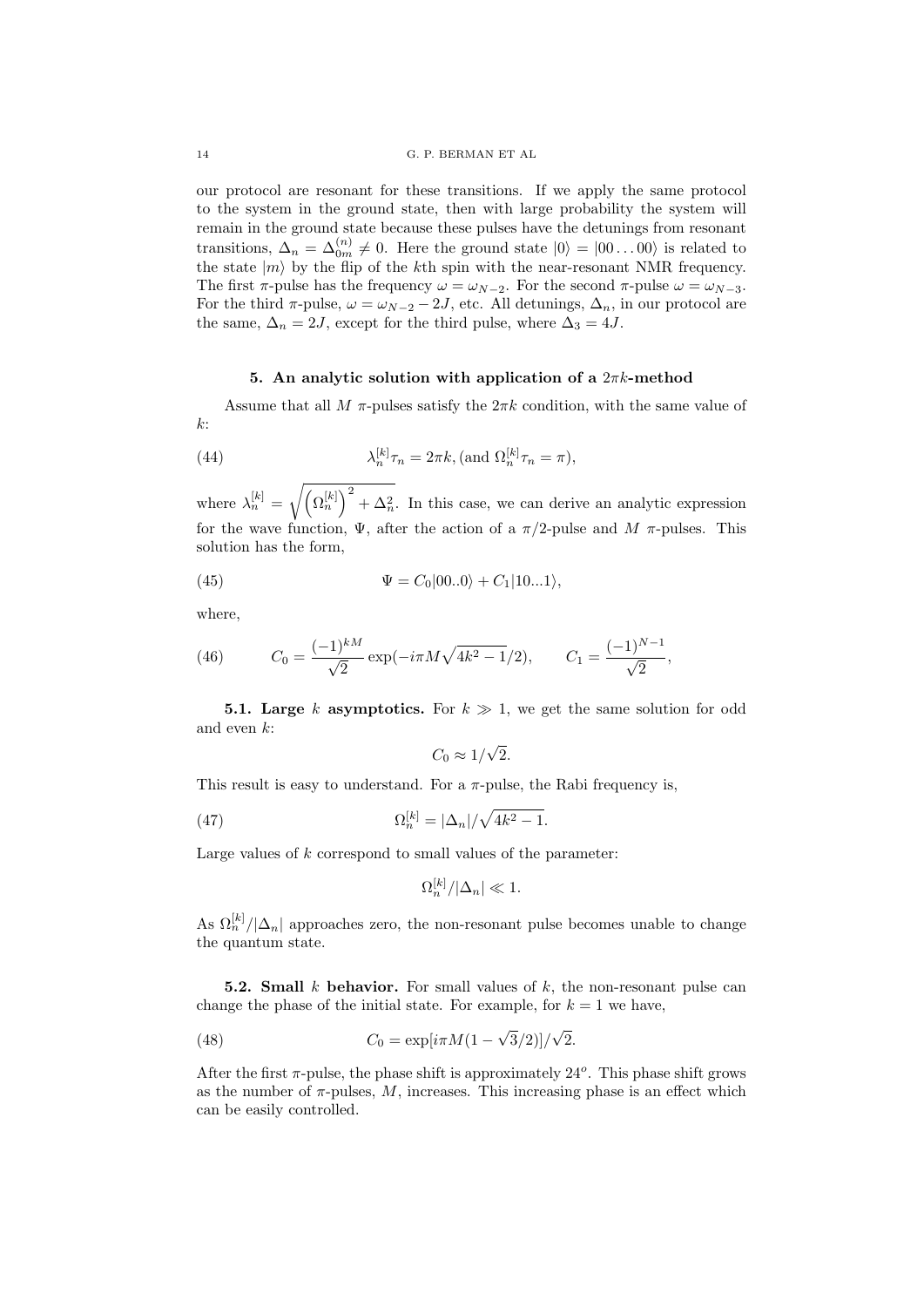#### 6. Small parameters

We shall now introduce the small parameters of the problem. Consider the probability of non-resonant transition. This probability will be small if  $\varepsilon_n$  is small:

(49) 
$$
\varepsilon_n = (\Omega_n/\lambda_n)^2 \sin^2(\lambda_n \tau_n/2) \ll 1.
$$

(It follows from (30) that the expression for  $|C_m|^2$  can be written in the form:  $|C_m|^2 = 1 - \varepsilon_n$ , and  $|C_p|^2 = \varepsilon_n$ . In order to minimize the errors caused by the near-resonant transitions, it is reasonable to keep the values of  $\varepsilon_n$  the same and small. Since the values of the detuning are the same for all pulses,  $\Delta_n = \Delta = 2J$ (except for the third pulse, where  $\Delta_3 = 4J$ ), and because  $\varepsilon_n$  depends only on the ratio  $|\Omega_n/\Delta_n|$  we take the values of  $\Omega_n$  to be the same,  $\Omega_n = \Omega$   $(n \neq 3)$  and  $\Omega_3 = 2\Omega$ . In this case  $\varepsilon_n$  is independent of  $n (\varepsilon_n = \varepsilon)$ . If we take into consideration the change of phase of the generated unwanted state, this change will be small if,

(50) 
$$
\Omega_n/|\Delta_n| \approx \Omega_n/\lambda_n \ll 1.
$$

(For the  $2\pi k$ -method, this condition requires  $k \gg 1$ .)

Next, we will discuss the probability of the near-resonant transitions, after the action of M pulses, using small parameters  $\varepsilon_n$ . Analytic expressions for probabilities  $|C_0|^2$  and  $|C_1|^2$  are:

(51) 
$$
|C_0|^2 = \frac{1}{2} \prod_{n=1}^{M} (1 - \varepsilon_n), \qquad |C_1|^2 = \frac{1}{2}.
$$

If all values of  $\varepsilon_n$  are the same for all pulses,  $\varepsilon_n = \varepsilon$ , then in the first non-vanishing approximation of the perturbation theory we obtain,

(52) 
$$
|C_0|^2 = \frac{1}{2}(1 - M\varepsilon), \qquad |C_1|^2 = \frac{1}{2}.
$$

The decrease of the probability,  $|C_0|^2$ , is caused by the generation of unwanted states. One can see that the deviation from the value,  $|C_0|^2 = 1/2$ , grows as the number of  $\pi$ -pulses,  $M$ , increases. It means that the small parameter of the problem is  $M\varepsilon$  rather than  $\varepsilon$ . When  $M \approx 2N$  is large, even a small deviation from the  $2\pi k$  condition can produce large distortions from the desired wave function (45).

#### 7. Non-resonant transitions

In this section we estimate the errors caused by non-resonant transitions and write the formula for the total probability of errors including into consideration both near-resonant and non-resonant transitions. In order to estimate the probability of non-resonant transitions it is convenient to work in the rotating frame, where the effective Hamiltonian is independent of time.

Consider a transition between the states  $|m\rangle$  and  $|m'\rangle$  related by a flip of a non-resonant  $k$ <sup>'</sup>th spin. The absolute value of the difference between the  $m$ <sup>th</sup> and m'th diagonal elements of the matrix  $\mathcal{H}_{pp'}$  is of order or greater than  $\delta\omega$ , because they belong to different  $2 \times 2$  blocks (35). Since the absolute values of the matrix elements which connect the different blocks are small,  $|V| \ll \delta \omega$ , we can use the standard perturbation theory [19]. The wave function,  $\psi_q$ , in (20) can be written in the form,

(53) 
$$
\psi_q = \psi_q^{(0)} + \sum_{q'} \frac{v_{qq'}}{e_q^{(0)} - e_{q'}^{(0)}} \psi_{q'}^{(0)},
$$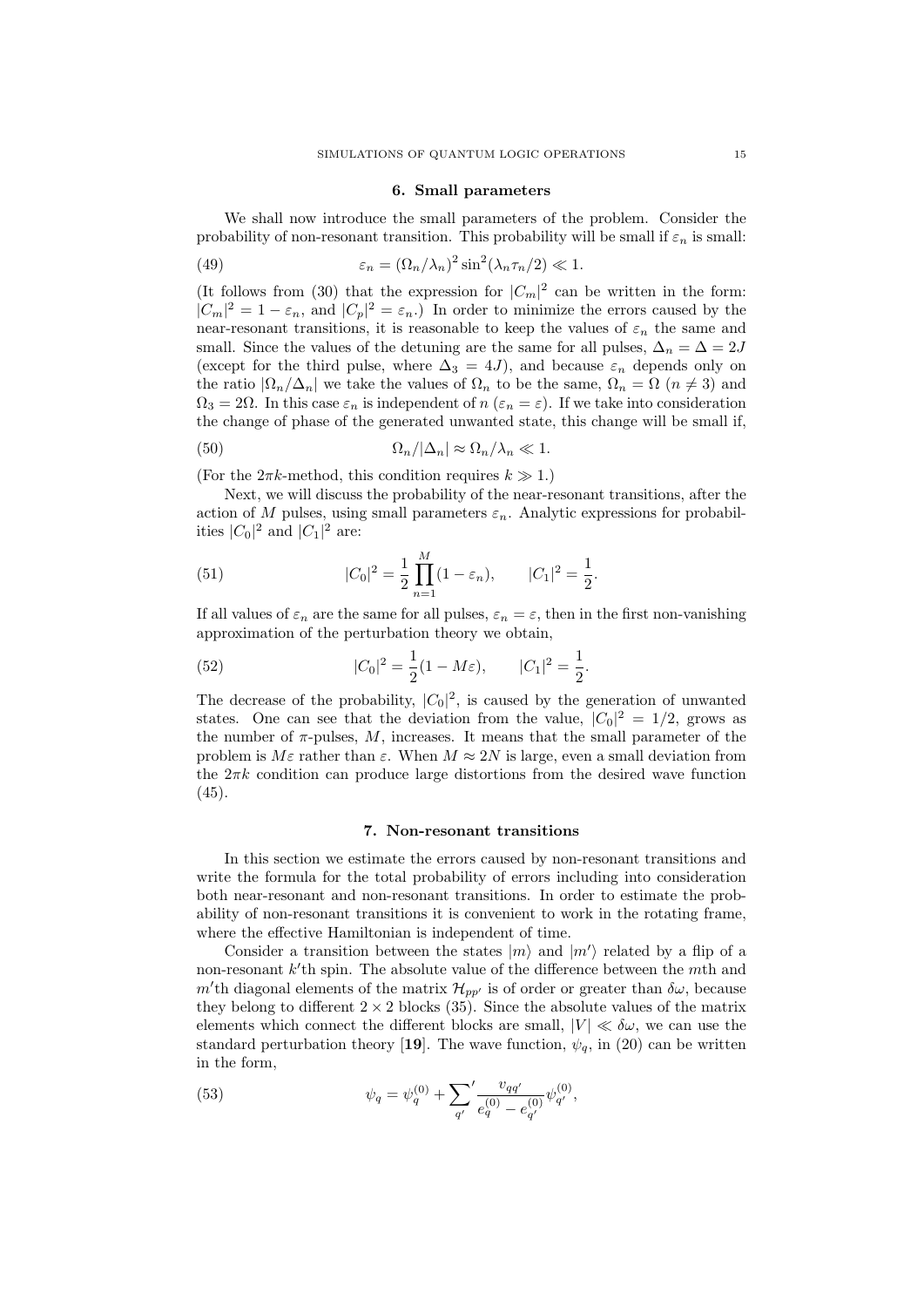where superscript " $(n)$ " is omitted, prime in the sum means that the term with  $q' = q$  is omitted,  $\psi_q$  is the eigenfunction of the Hamiltonian H, the qth eigenstate is related to the m<sup>th</sup> diagonal element and the  $q'$ th eigenstate is related to the m'th diagonal element,  $v_{qq'} = 2V \langle \psi_q^{(0)} | I_{k'}^x | \psi_{q'}^{(0)} \rangle$  $\langle \begin{array}{c} (0) \\ q' \end{array} \rangle$  is the matrix element for transition between the states  $\psi_q^{(0)}$  and  $\psi_{q'}^{(0)}$  $q'$ , the sum over  $q'$  takes into consideration all possible non-resonant one-spin-flip transitions from the state  $|m\rangle$ . Because the matrix  $\mathcal{H}_{pp'}$ is divided into  $2^{N-1}$  relatively independent  $2 \times 2$  blocks, the energy,  $e_q^{(0)}$   $(e_{q'}^{(0)}$  $\binom{(0)}{q'}$ , and the wave function,  $\psi_q^{(0)}$  ( $\psi_{q'}^{(0)}$ )  $\mathbf{q}^{(0)}_q$ , in (53) are, respectively, the eigenvalue (36) and the eigenfunction,

(54) 
$$
\psi_q^{(0)} = A_m^{q(0)}|m\rangle + A_p^{q(0)}|p\rangle, \qquad (\psi_{q'}^{(0)} = A_m^{q'(0)}|m'\rangle + A_p^{q'(0)}|p'\rangle)
$$

of the single  $2 \times 2$  block (35) with all other elements being equal to zero.

When the block (35) is related to the near-resonant transition ( $\Delta \sim J$ ) and when  $\Omega \ll J$ , the eigenfunctions of this block are,

(55) 
$$
\psi_q^{(0)} \approx [1 - (\Omega^2/32J^2)]|m\rangle + (\Omega/4J)|p\rangle,
$$

 $\psi_Q^{(0)} \approx -(\Omega/4J)|m\rangle + [1 - (\Omega^2/32J^2)]|p\rangle.$ 

On the other hand, if this block is related to the resonant transition ( $\Delta = 0$ ), we have,

(56) 
$$
\psi_q^{(0)} = (1/\sqrt{2})(\ket{m} + \ket{p}), \qquad \psi_Q^{(0)} = (1/\sqrt{2})(\ket{m} - \ket{p}).
$$

The probability of the non-resonant transition from the state  $|m\rangle$  to the state  $|m'\rangle$ connected by a flip of the non-resonant  $k$ <sup>'</sup>th spin is,

(57) 
$$
P_{mm'} = |\langle m'|\psi_q\rangle|^2.
$$

Note, that only one term in the sum in (53) contributes to the probability  $P_{mm'}$ , so that,

(58) 
$$
P_{mm'} \approx \left(\frac{V}{\mathcal{E}_m - \mathcal{E}_{m'}}\right)^2 \approx \left(\frac{V}{|k - k'| \delta \omega}\right)^2,
$$

where we put  $e_q^{(0)} \approx \mathcal{E}_m, e_{q'}^{(0)}$  $\zeta_{q'}^{(0)} \approx \mathcal{E}_{m'}$ ,  $v_{qq'} \approx V$ ,  $|k - k'|$  is the "distance" from the non-resonant  $k'$ th spin to the resonant  $k$ th spin.

The total probability of generation of all unwanted states by one pulse in the result of non-resonant transitions can be obtained by summation of  $P_{mm'}$  over m'. Since each state  $|m'\rangle$  differs from the state  $|m\rangle$  by the flip of one k' spin, one can replace the summation over the states m' to the summation over the spins  $k' \neq k$ . For example, the total probability,  $\mu_{N-1}$  (here the subscript of  $\mu$  stands for the number of the resonant spin,  $k = N - 1$ ), of generation of unwanted states by the initial  $\pi/2$ -pulse is,

(59) 
$$
\mu_{N-1} = \mu \sum_{k'=0}^{N-2} \frac{1}{|N-1-k'|^2}, \qquad \mu = \left(\frac{\Omega}{2\delta\omega}\right)^2.
$$

After the initial  $\pi/2$ -pulse (which creates a superposition of two states with equal probabilities (43) from the ground state) the probability of the correct result is  $\mathcal{P}_{\pi/2} = 1 - \mu_{N-1}$  and the probability of error is  $P_{\pi/2} = 1 - \mathcal{P}_{\pi/2} = \mu_{N-1}$ . After the first  $\pi$ -pulse the probability of error becomes,

(60) 
$$
P_1 = 1 - \frac{1}{2}(1 - \mu_{L-1})(1 - \mu_{L-2} - \varepsilon) - \frac{1}{2}(1 - \mu_{L-1})(1 - \mu_{L-2}).
$$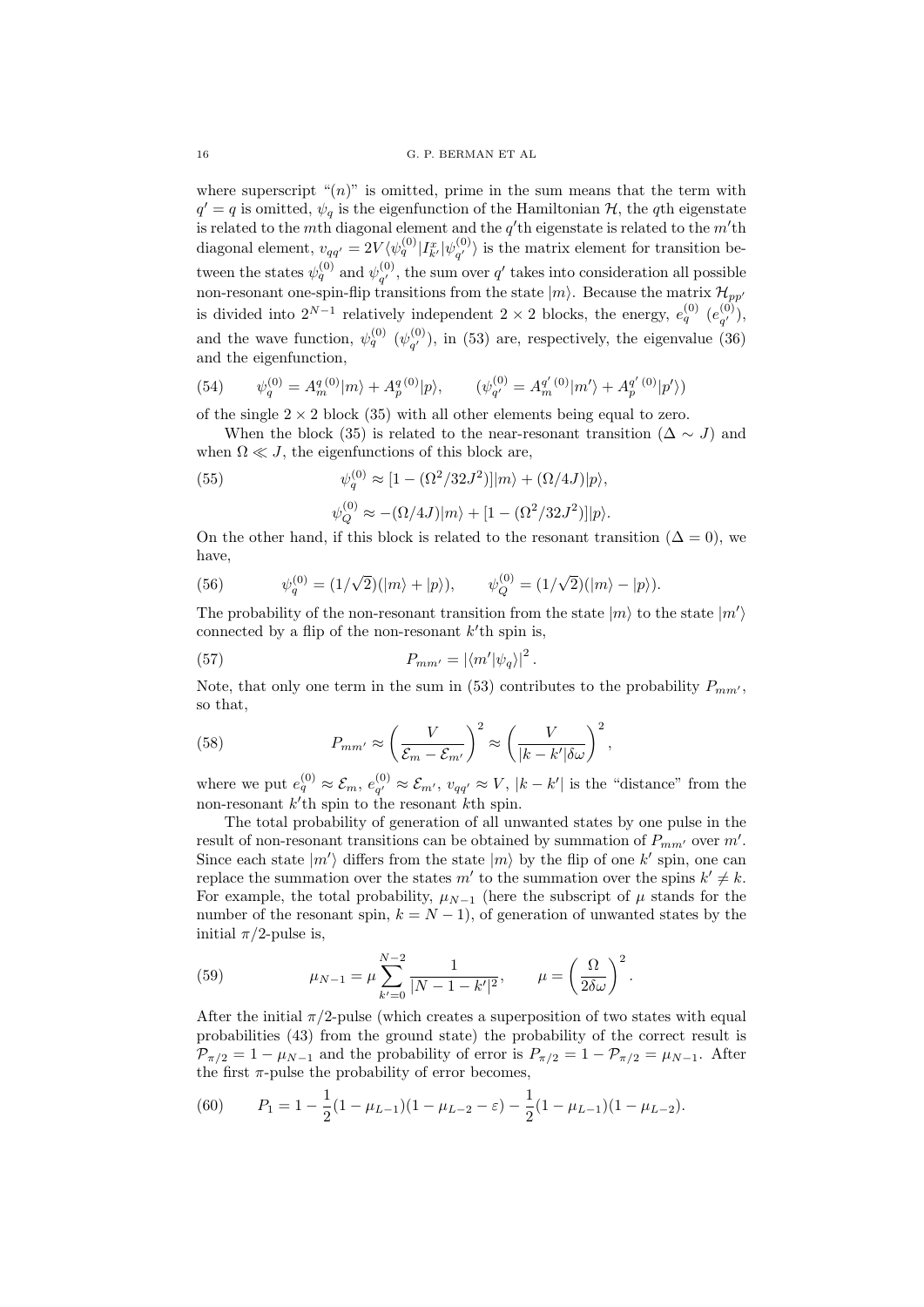Here we suppose that the values of  $\varepsilon = \varepsilon_n$  are the same for all pulses, and  $\Omega_n = \Omega$ for  $n \neq 3$  and  $\Omega_3 = 2\Omega$ .

The probability of error in implementation of the whole logic gate by  $\pi/2$ -pulse and all  $2N-3$   $\pi$ -pulses is,

$$
P = P_{2N-3} = 1 - \frac{1}{2}(1 - \mu_{N-1})(1 - \mu_{N-2} - \varepsilon)(1 - 4\mu_{N-2} - \varepsilon)(1 - \mu_0 - \varepsilon) \prod_{i=1}^{N-3} (1 - \mu_i - \varepsilon)^2 -
$$

(61) 
$$
\frac{1}{2}(1 - \mu_{N-2})(1 - 4\mu_{N-2}) \prod_{i=0}^{N-3} (1 - \mu_i)^2,
$$

where  $\mu_i$  can be derived from (59) changing  $N-1$  to i. Two last terms in (61) are connected with two terms in (45). The probability of non-resonant transitions generated by the third pulse is approximately four times larger (terms with the factor 4 in (61)) than other probabilities because the Rabi frequency for this pulse is larger,  $\Omega_3 = 2\Omega$  (to keep  $\varepsilon$  the same). Eq. (61) takes into account all near-resonant transitions, characterized by the parameter  $\varepsilon$ , and non-resonant transitions, characterized by the parameters  $\mu_i$ . There is no need to consider the phases of the unwanted states, it is enough to consider only their probabilities.

Eq. (61) is convenient for choosing optimal parameters for application to the scalable solid state quantum computer with a large number of qubits. On the one hand, the number of qubits is a scalable parameter in (61), which can be easily changed and increased. (For example one can put  $N = 1000$ .) On the other hand, our approach takes into consideration all significant near-resonant and nonresonant processes generating errors in the quantum logic gates. The parameter  $\varepsilon$ can be minimized (down to the value  $\varepsilon = 0$ ) by the  $2\pi k$ -method for any number of qubits. However, another parameter,  $\mu$ , can be significantly decreases only by increasing the gradient of the magnetic field, or  $\delta \omega$ . Since the number of nonresonant transitions is large, their contribution to the probability of errors quickly increases with N increasing. As a consequence, for given  $\delta \omega$  there is a restriction on the number of qubits in our computer,  $N < N_{max}$ , if we want to keep the errors below some definite threshold (see section 9).

#### 8. Computer simulations for finite  $\varepsilon$

Here we report our results on computer simulations of a quantum  $CN$  gate for remote qubits in quantum computer with 200 and 1000 qubits. We have developed a numerical code which allows us to study the dynamics of all quantum states with the probabilities no less than  $10^{-6}$  for a spin chain with up to 1000 qubits. All frequencies in this and next sections are dimensionless and measured in units of J. The values of  $\Omega$  for the results presented in this section are the same for all pulses,  $\Omega_n = \Omega$ , so that  $\varepsilon_n = \varepsilon(\Omega/2J) = \varepsilon$  for  $n \neq 3$  and  $\varepsilon_3 = \varepsilon(\Omega/4J)$ . All probabilities in this section are doubled. The sum of the probabilities of all these states was  $2 - O(10^{-6})$  (the normalization condition). In this section we suppose that  $\varepsilon$  is large,  $\varepsilon \gg \mu$  (we suppose  $\mu = 0$  and  $\delta \omega = \infty$ ), and one can neglect the non-resonant transitions, since their contribution to the probability of errors is small. The numerical results for the case of finite  $\mu$  are presented in the next section.

In Fig. 2a, we show the probability of the excited unwanted states after implementation of the  $CN_{199,0}$  gate, for  $N = 200$  and  $\Omega = 0.14$ . Because we chose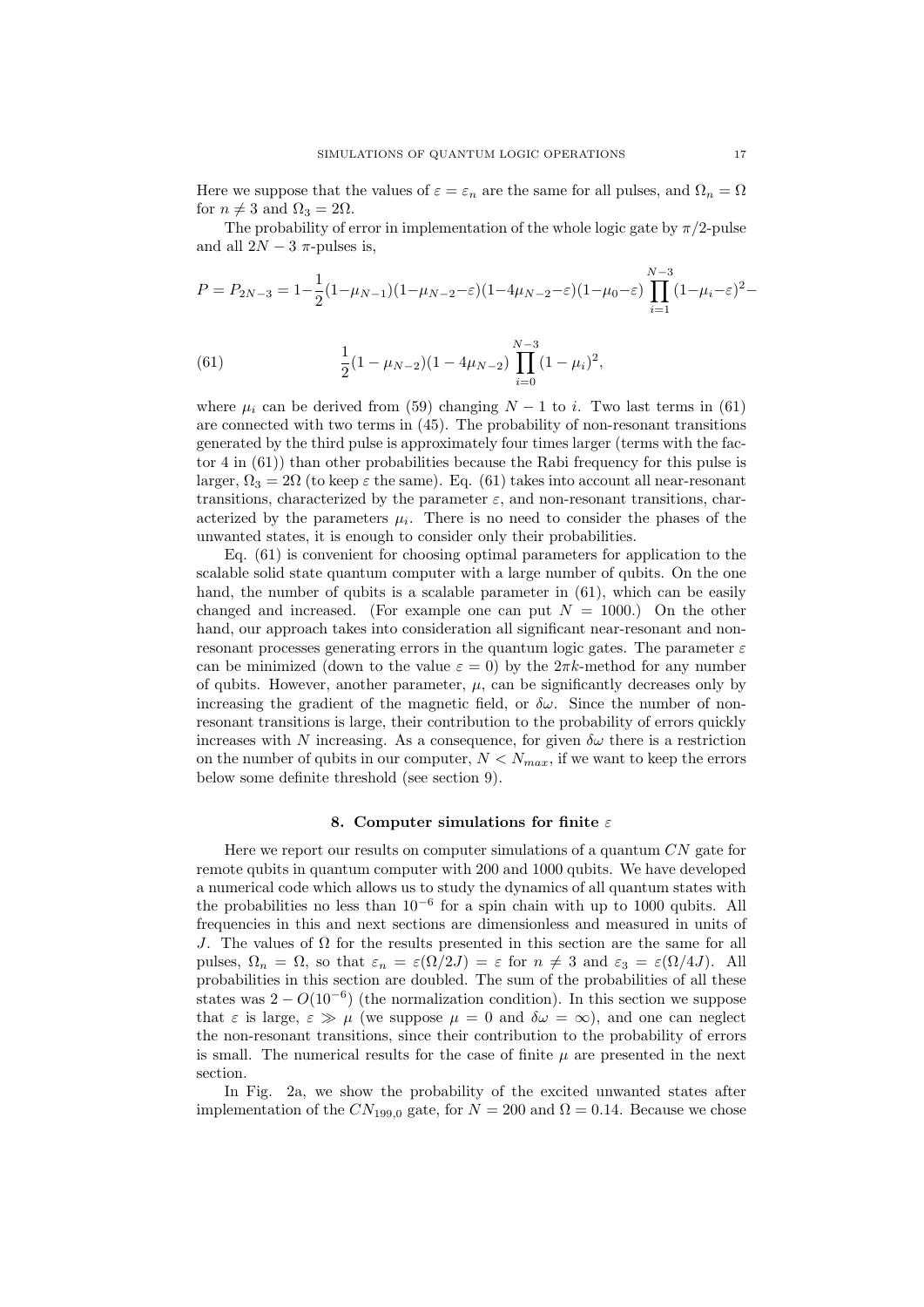18 G. P. BERMAN ET AL

Figure 2. Probabilities of unwanted states. The total number of qubits:  $N = 200$ ;  $\Omega = 0.14$ . (The value of  $\Omega$  is measured in units of J.) The number of unwanted states with probabilities  $|C_n|^2 \geq 10^{-6}$  is 7385. The unwanted states are presented in the order of their generation. (a) Two "bands": the upper band and the lower band; (b) The upper band of Fig. 2a, magnified; (c) The lower band of Fig. 2a, magnified.

 $|\Delta| = 2J$ , it follows from (33) that the closest value of the Rabi frequency,  $\Omega$ ,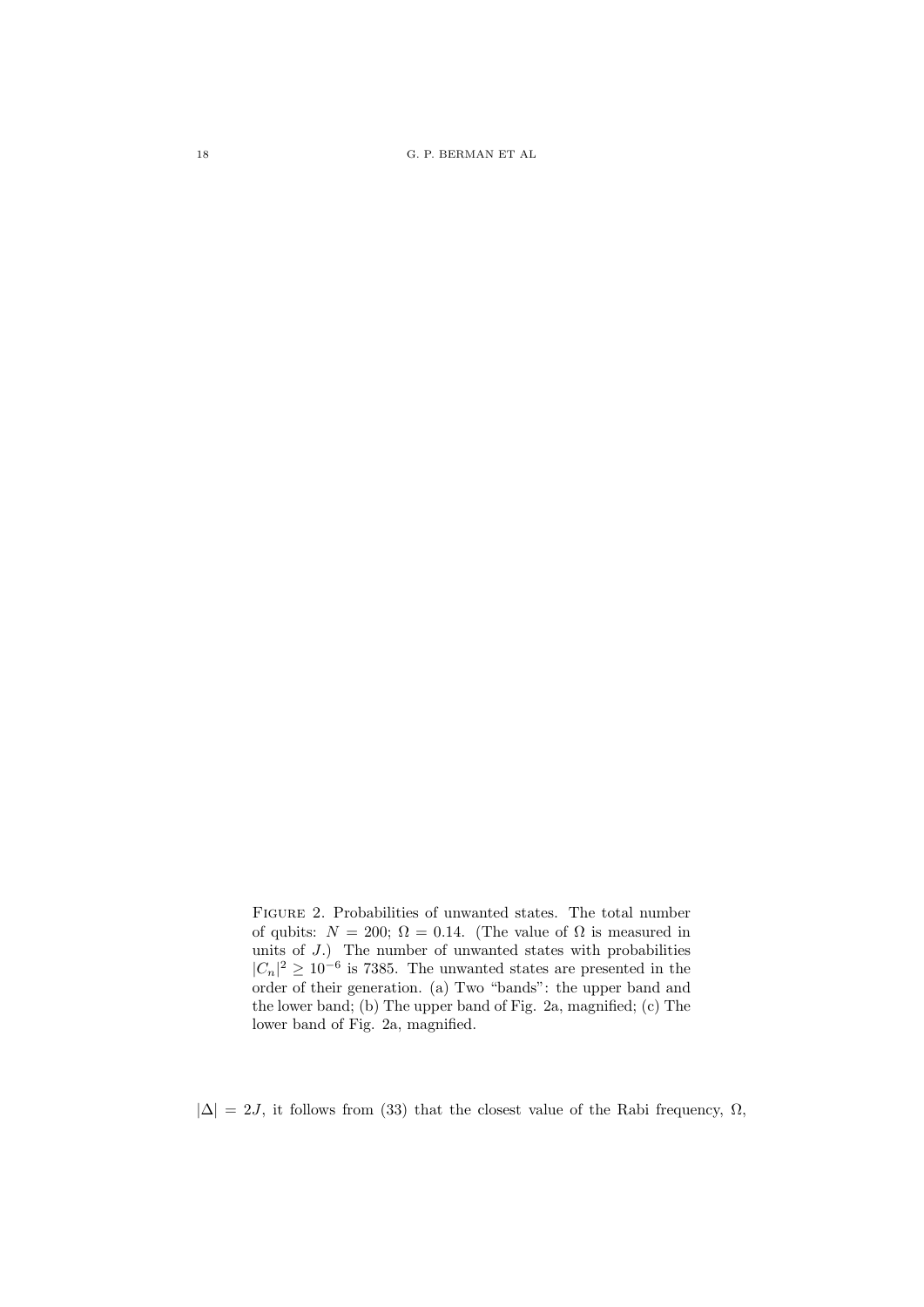FIGURE 3. (a) The ground state of the spin chain; (b-d) Typical unwanted states with probabilities  $P' \geq 10^{-6}$ . The horizontal axis shows the position of a qubit in the spin chain of  $N = 200$  spins. The vertical axis shows the ground state,  $|0\rangle$ , or the excited state,  $|1\rangle$ , of the qubit. Examples of "high energy" (b), "low energy" (c), and "intermediate energy" (d) unwanted states of the whole chain.

FIGURE 4. (a) Probability,  $|C_0|^2$ , as a function of  $\Omega$ . (The value of  $\Omega$  is measured in units of J.) The total number of qubits,  $N =$ 200; (b) The total number of unwanted states with probabilities  $|C_m|^2 \geq 10^{-6}$ .

which satisfies the  $2\pi k$  condition is:

$$
\Omega^{[7]} = \frac{2}{\sqrt{195}} \approx 0.1432.
$$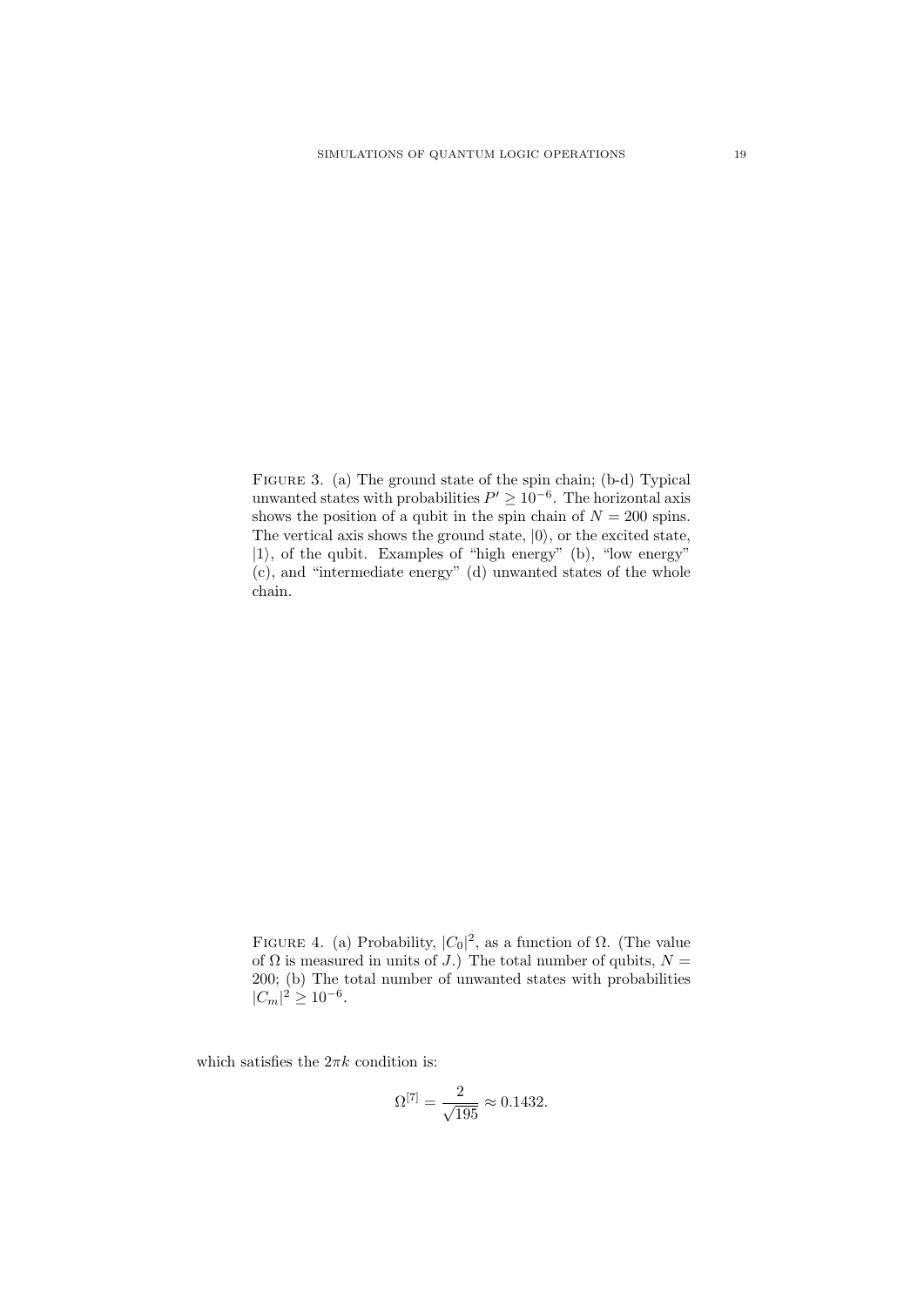This value differs slightly from the one used in the simulations whose results are presented in Fig. 2a ( $\Omega = 0.14$ ) by  $3.2 \times 10^{-3}$ . At  $\Omega = \Omega^{[7]}$  there are no the near-resonant transitions and the probability of errors is of order of  $\mu$ , i.e. very small. One can see in Fig. 2a that even this small deviation from the  $2\pi k$  condition results in generating over 7000 unwanted states during the total protocol. On the horizontal axis in Fig. 2a, the unwanted states are shown in the order of their generation. A total of 7385 unwanted states were generated whose probability  $P' \geq 10^{-6}$ . (In all figures 2-4 only the states with  $P' \geq 10^{-6}$  are taken into account.) The probability distribution of unwanted states clearly contains two "bands". One group of these states has the probability,  $P' \sim 10^{-6}$  (the bold "line" near the horizontal axis). The second group of states has the probability  $P' \sim 10^{-3}$  (the upper "curve" in Fig. 2a). Fig. 2b shows an enlargement of the upper "band" of the Fig. 2a. One can see some sub-structure in this "band". Fig. 2c shows the sub-structure in the lower "band" of Fig. 2a. Our simulations show the existence of sub-structure in the upper and lower "bands" shown in Fig. 2c. There exists a hierarchy in the structure of the distribution function of unwanted generated states. Figs. 3(b-d) show the typical structure of unwanted states of the spin chain. In Figs.  $3(a-d)$  "0" corresponds to the ground state,  $|0\rangle$ , of a qubit, and "1" corresponds to the excited state,  $|1\rangle$ , of a qubit. Fig. 3a shows the ground state of the spin chain. (All qubits are in their ground state,  $|0\rangle$ .) P' in Fig. 3, is the probability of a state of the whole chain. All unwanted states in Figs 3(b-d) belong to the upper and lower "bands" shown in Fig. 2c, and they have probabilities,  $P' \sim 10^{-6}$ .

Note, that many unwanted states are the high energy states of the spin chain (many-spin excitations). Typical unwanted states contain highly correlated spin excitations. Fig. 4 shows the probability of the ground state,  $|C_0|^2$ , and the total number of unwanted states (with probability  $P' \geq 10^{-6}$ ) as a function of the Rabi frequency,  $\Omega$ . (The point  $\Omega = 0.14$  corresponds to the results shown in Fig. 2.) The maximum value of  $|C_0|^2$  and the minimal total number of unwanted states correspond to values of  $\Omega$  which satisfy the  $2\pi k$  condition for 396 of the total number of  $\pi$ -pulses, 397. (The third  $\pi$ -pulse does not satisfy the  $2\pi k$  condition.) One can see from Fig. 4 that application of the  $2\pi k$  condition significantly improves the performance of the quantum Control-Not gate. Fig. 5 shows the ground state and the examples of unwanted states for  $N = 1000$ . In this case, for all  $\pi$ -pulses  $\Omega = 0.1$ , except for the  $\pi$ -pulses from 10-th to 40-th for which  $\Omega = 0.1 + \eta$ , where  $\eta$  is a random number in the range:  $-0.05 < \eta < 0.05$ . The value  $\Omega = 0.1$ corresponds to the  $2\pi k$  condition (44) with  $k = 10$ . One can see from Fig. 5 that the states of the quantum computer are strongly correlated and some of them are highly excited. To avoid these unwanted strongly correlated and highly excited states it will be necessary to apply both a  $2\pi k$ -method and adequate error correction codes.

## 9. Numerical results for total error

In the previous section we presented the numerical results when the conditions of the  $2\pi k$ -method are not satisfied and  $\varepsilon \gg \mu$ . In this case one can neglect the non-resonant transitions and calculate the error caused by the near-resonant transitions by Eq. (51) or (52). One can minimize these errors by choosing  $\varepsilon_n = 0$ for all  $n(2\pi k \text{ condition})$ . We show in this section that even under the conditions of the  $2\pi k$ -method the error can be relatively large due to non-resonant transitions, and the probability of errors increases when the number of qubits,  $N$ , increases.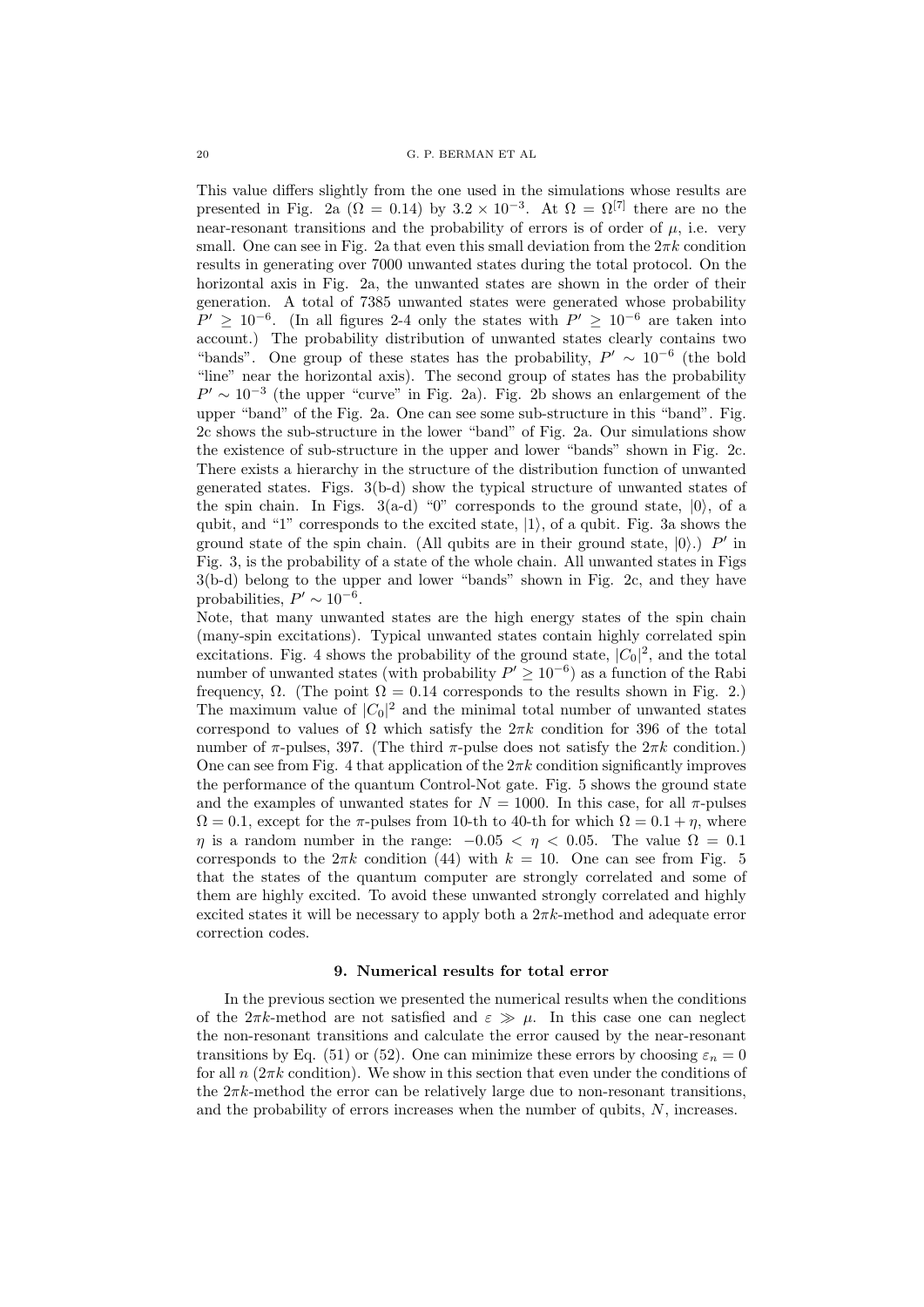FIGURE 5. (a) The ground state of the chain; (b-j) Examples of unwanted states ( $N = 1000$ );  $\Omega = 0.1$  for all  $\pi$ -pulses except for the  $\pi$ -pulses from the 10-th to the 40-th for which  $\Omega = 0.1 + \eta$ , where  $\eta$  is a random parameter in the range:  $-0.05 < \eta < 0.05$ .

We present here the results of computer simulations taking into consideration both, near-resonant and non-resonant transitions. We test our approximate formula  $(61)$  by exact numerical solution using Eqs.  $(21)$  and  $(22)$  when the number of qubits is not very large  $(N = 10)$ , so that the total number of states in the Hilbert space is  $2^{10} = 1024$ . As before, the frequencies are dimensionless and measured in units of J. The values of  $\varepsilon$  for the results presented in this section are the same for all pulses,  $\varepsilon_n = \varepsilon$ , so that  $\Omega_n = \Omega$  for  $n \neq 3$  and  $\Omega_3 = 2\Omega$ . The norm of the wave function is equal (as usual) to unity and  $\delta\omega$  (and  $\mu$ ) is finite.

In Figs.  $6(a,b)$  we compare the total probability,  $P$ , of generation of unwanted states, found from the analytical estimate (61), with the result of exact numerical solution for the chain containing  $N = 10$  spins. As follows from these figures, there is a very good correspondence between our approximate and exact solutions.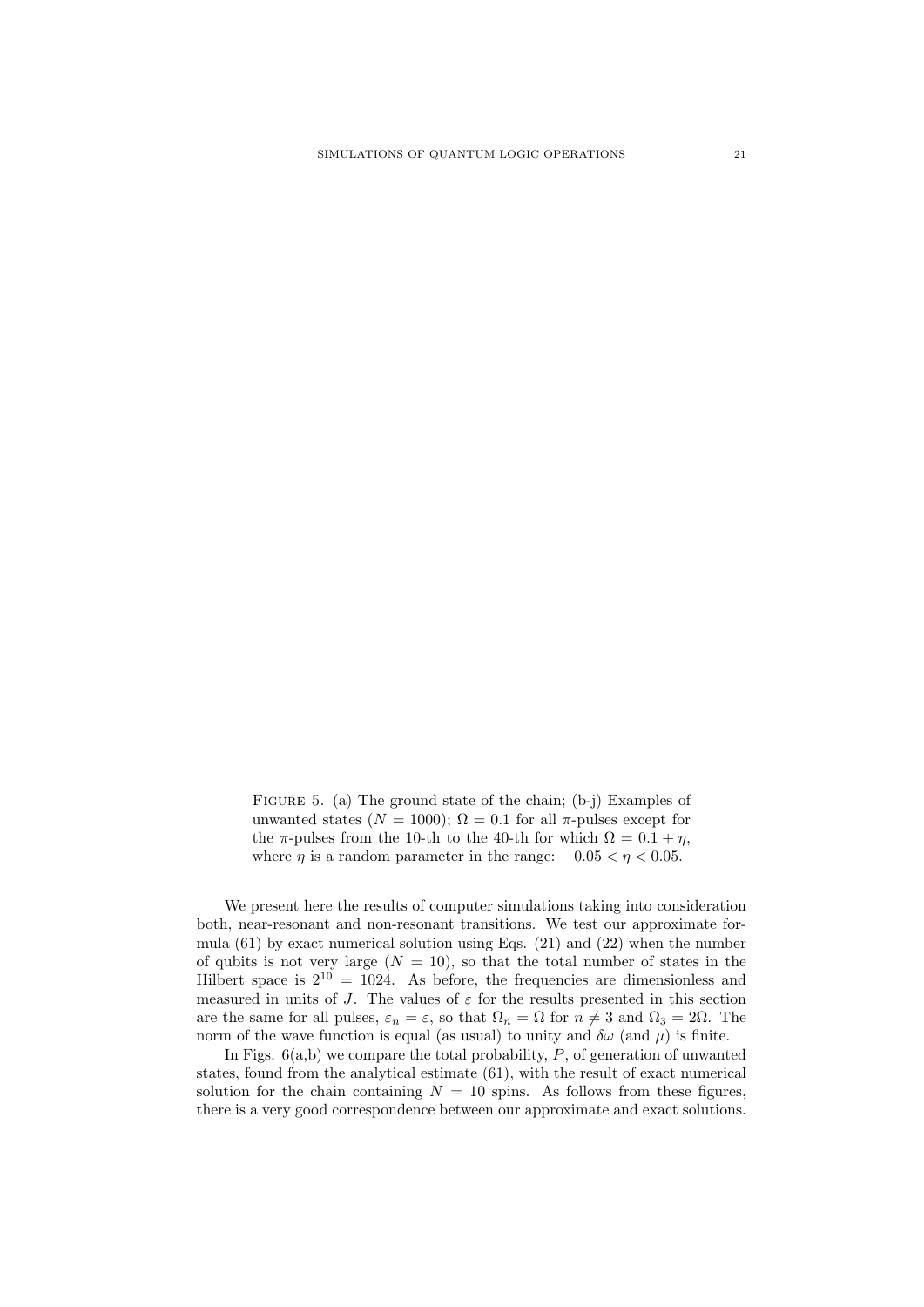From Fig. 6a one can see that at  $\varepsilon = 0$  the value of P has tendency to decrease as const/ $\delta \omega^2$ . In Fig. 6b we plot the probability, P, as a function of  $\Omega$ . When  $\varepsilon \gg \mu$ , and  $J \ll \delta \omega$ , the probability of generation of unwanted states is mostly defined by the value of  $\varepsilon$  and is almost independent of  $\delta\omega$  since  $\varepsilon \gg \mu$ . The value of  $\delta\omega$  fixes the values of the minima in Fig. 6b: for larger  $\delta\omega$  the minima in the plot in Fig. 6b become deeper. The values of different minima in Fig. 6b indicate the contribution of non-resonant processes to the probability  $P$ . Since the value of  $\Omega$  in Fig. 6b does not change significantly, the contribution of non-resonant processes to the probability of errors is approximately the same for all  $\Omega$ . One can see that this contribution is negligible in comparison with the contribution of the near-resonant processes (defined by  $\varepsilon$ ) for all  $\Omega$ , except for the small regions of  $\Omega$ , where  $\varepsilon = 0$ .

We should note that one more condition (except for  $\varepsilon, \mu \ll 1$ ) must be satisfied for Eq.  $(61)$  to be valid. The value of the interaction constant, J, should be small in comparison with the difference between the spin frequencies,  $J \ll \delta \omega$ . In Figs. 7a and 7b we plot the probability, P, as a function of  $\delta\omega$  for  $\varepsilon = 0$  and  $\varepsilon \neq 0$ . (Since the frequencies are measured in units of J the value  $\delta \omega = 1$  in Figs. 7(a,b) corresponds to  $\delta \omega = J$ .) One can see that our results are valid only when  $J \ll \delta \omega$  $(\delta \omega \gg 1$  in Figs. 7(a,b)), in spite of the fact that the parameter  $J/\delta \omega$  does not appear explicitly in (61). From Fig. 7b one can see that the probability of unwanted states, P, for  $\varepsilon \gg \mu$  (for large  $\delta \omega$ ) becomes relatively independent of  $\delta \omega$ . In this case the value of P is defined by the parameter  $\varepsilon$  which does not depend on  $\delta\omega$ .

Equation (61) is convenient for choosing the real experimental parameters required for operation of the solid state quantum computer. Suppose that we are able to correct the errors with the probability less than  $P_0 = 10^{-5}$ . Our perturbation theory allows us to calculate the region of parameters for which the probability of error, P, will be less than  $P_0$ . In Figs. 8(a-d) we plot the diagrams obtained using our perturbative approach for  $N = 10$ . Inside the hatched areas the probability of generation of unwanted states is less than  $P_0$ . We should note that building the plots like those in Figs. 8(a-d) using exact solution of the problem requires a significant number of computer time even for relatively small number of qubits ( $N = 10$ ). On the other hand, the number N in our perturbation theory is the parameter which can be increased without any problems.

From Figs.  $8(c,d)$  one can see that the sizes of the hatched areas are small, much smaller than the areas between the neighboring hatched regions. The total size of the hatched regions is mostly defined by the probability,  $P_0$ , of tolerant error which can be corrected using additional error correction codes. From comparison of Fig. 8c for  $P_0 = 10^{-5}$  and Fig. 8d for  $P_0 = 10^{-4}$  one can see that the sizes of the hatched regions increase with  $P_0$  increasing. The coordinate of the point A in  $\Omega$  is  $\Omega = \Omega^{[k]}$ , where the values of k are indicated in the figures.

In almost all quantum algorithms the phase of the wave function is important. We numerically compared the phase of the wave function on the boundaries of the hatched regions in Figs.  $8(a,b)$  with the phase in the centers of these regions, (where  $\Omega$  satisfies  $2\pi k$  condition, see Eq. (46),  $k = 5$  and  $k = 11$ ) at fixed  $\delta \omega$ . The deviation in phase is only  $\sim 0.15\%$ . This is much less that the corresponding change in the probabilities of errors (by several orders).

In Figs. 9(a,b) we plot the same as in Figs. 8(a,b) but for  $N = 1000$ . One can see that increasing the number of qubits increases the errors and the sizes of the hatched areas decrease considerably. From Figs.  $8(a-d)$  and  $9(a-b)$  one can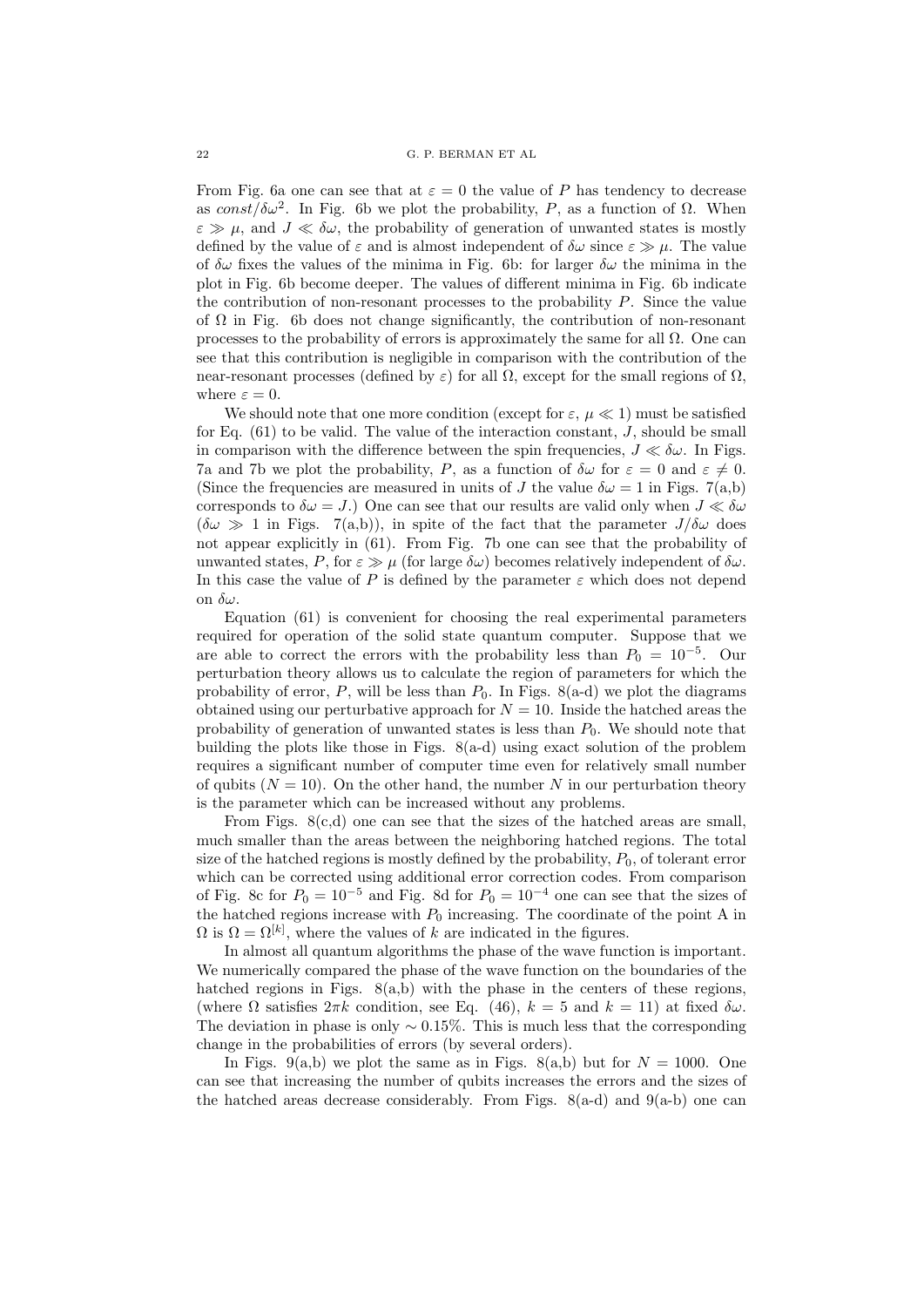FIGURE 6. The probability,  $P$ , of generation of unwanted states. Filled circles are the results of exact numerical solution, dashed lines are the analytic estimates (61). (a) P as a function of  $\delta\omega$ ,  $\varepsilon = 0$ ,  $\Omega = \Omega^{[8]}$  from (47). (b) P as a function of  $\Omega$ ,  $\delta \omega = 100$ .  ${\cal N}=10$ 

FIGURE 7. The total probability,  $P$ , of unwanted states as a function of  $\delta\omega$  when the value of  $\delta\omega$  is comparable with the value of the interaction constant, J. (a)  $\Omega = \Omega^{[8]}$  ( $\varepsilon = 0$ ), (b)  $\Omega = 0.15$  $(\varepsilon = 0.0039)$ . Filled circles are the results of exact numerical solution, solid line is the analytical estimate (61).  $N = 10$ .

see that even when the values of  $\Omega$  satisfy  $2\pi k$ -method (position of the point A in  $\Omega$  in Figs. 8(a,b) and extreme left points of the hatched regions in Figs. 8(c,d) and  $9(a,b)$ ) the error can be relatively large because of the non-resonant processes. From comparison of Figs. 8(a,b) for  $N = 10$  with Figs. 9(a,b) for  $N = 1000$  one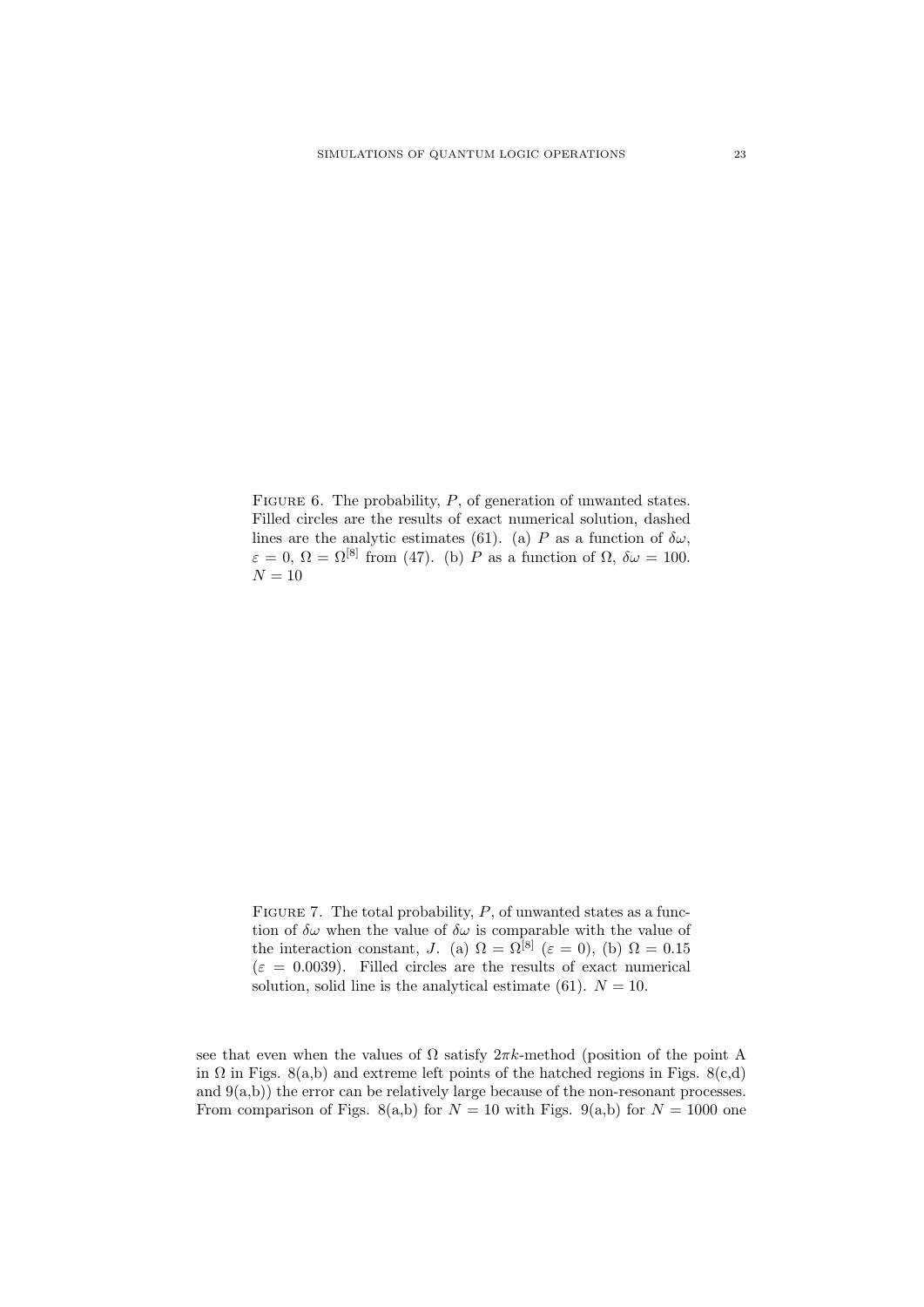24 G. P. BERMAN ET AL

FIGURE 8. The probability of generation of unwanted states,  $P$ , at different values of  $\delta \omega$  and  $\Omega$ . In the hatched regions  $P < P_0$ . The different pictures (a) - (d) indicate the different regions in  $\Omega$ in different scales. (a), (b), (c)  $P_0 = 10^{-5}$ ; (d)  $P_0 = 10^{-4}$ .  $N =$ 10.

can see that the minimal value of  $\delta\omega$  required to make the errors small increases considerably with N increasing.

We now analyze the probability of errors as a function of  $\delta \omega$ . When the value of  $\delta\omega$  is large enough, the probability of error (and the widths of the hatched areas in  $\Omega$ ) becomes practically independent of  $\delta\omega$ . This is because at  $\delta\omega \gg 1$ and at  $\varepsilon \gg \mu$  the error is mostly defined by  $\varepsilon$ , which is independent of  $\delta \omega$ . As a consequence, one can, for example, estimate the widths of the hatched areas at  $\delta\omega \gg 1$  taking into account only the near-resonant transitions (formula (52)).

In order to test our approximate result we solved the problem exactly using the eigenstates of the matrices  $\mathcal{H}^{(n)}$ ,  $n = 1, \ldots M$ , for the parameters which correspond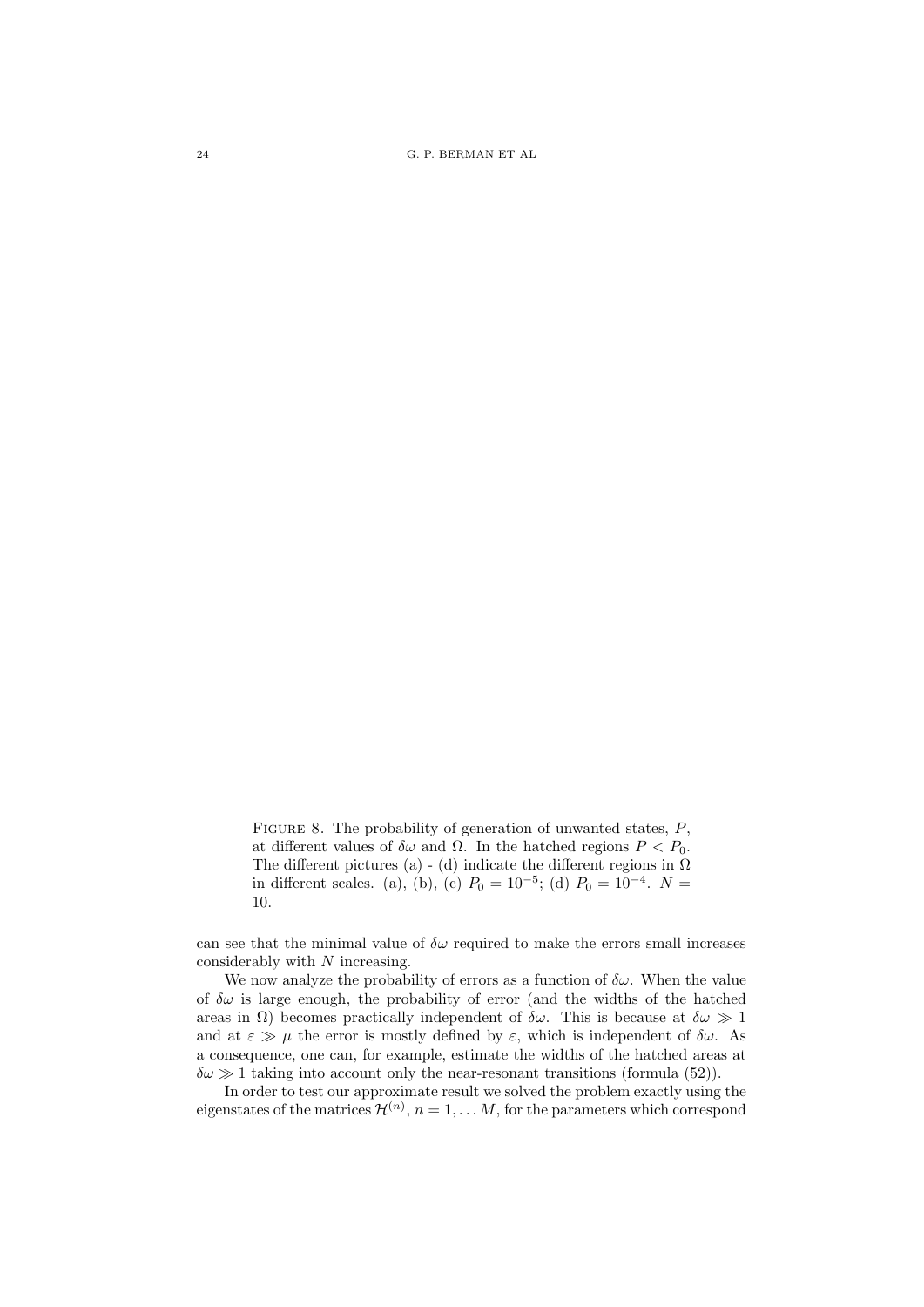FIGURE 9. (a) The same as in Fig. 8a but for  $N = 1000$ . (b) The same as in Fig. 8b but for  $N = 1000$ . The scale in  $\delta \omega$  shifted to the larger values in comparison with Figs. 8a, 8b.

FIGURE 10. The exact solution for the probability of generation of unwanted states,  $P$ , for the parameters, which correspond to: (a) curve AB in Fig. 8a; (b) curve AB in Fig. 8b. The dashed lines indicate the solution obtained by the perturbation theory.  $N = 10$ .

to the lower boundary of the hatched regions in the Figs. 8a and 8b (curves AB). In Figs. 10a and 10b we compare the total probability of errors, P, obtained using the exact and approximate solutions. One can see again, as in Figs. 6a and 6b, that there is a good correspondence between the exact and approximate solutions.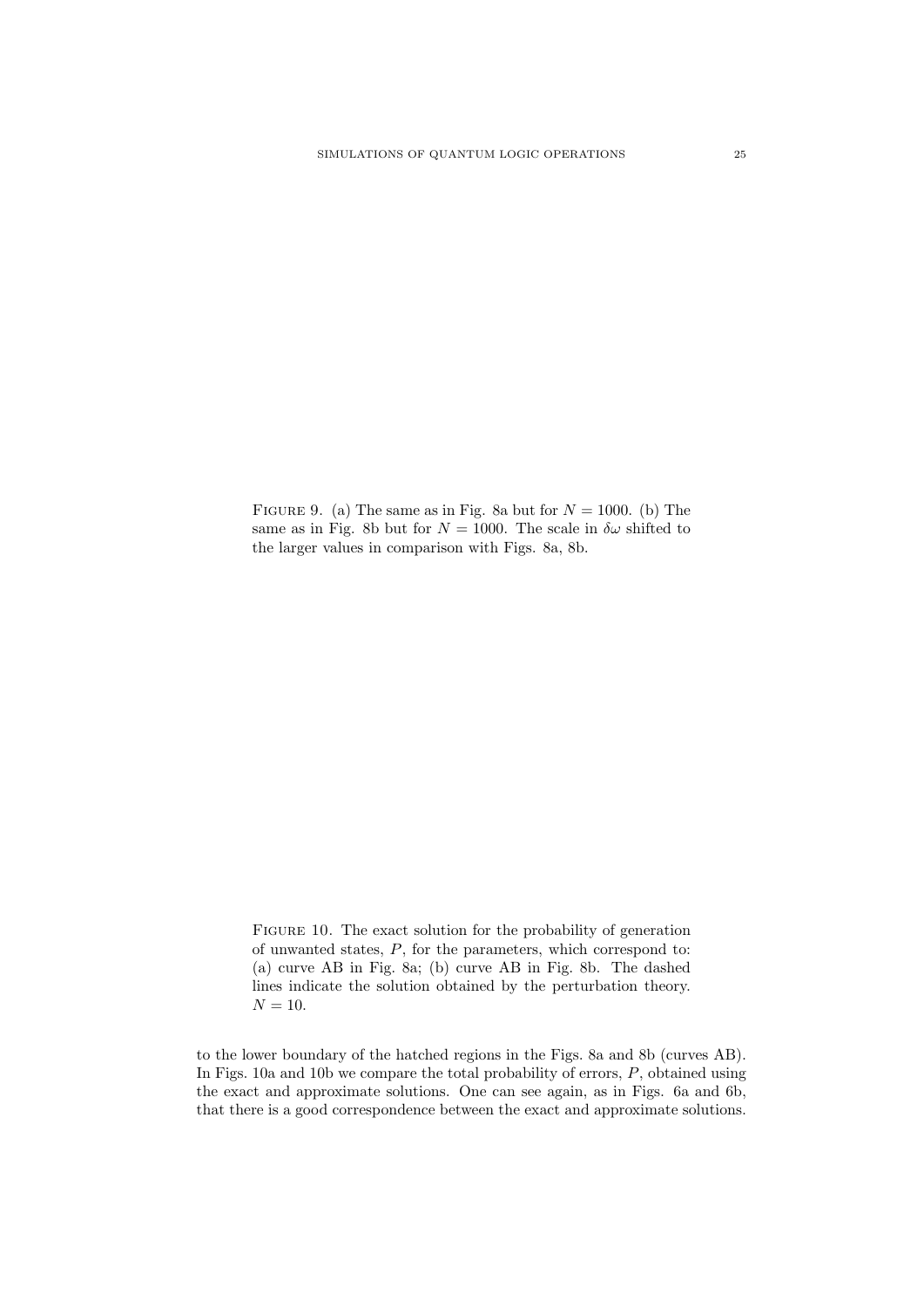A similar correspondence can be demonstrated for other points of the parametric space  $(\delta\omega, \Omega)$  when the conditions  $\Omega \ll J \ll \delta\omega$  are satisfied.

# 10. A classical Hamiltonian for quantum computation

In this section we demonstrate that the process of quantum computation, including creation of the entanglement, the dynamics of quantum controlled operations, and the dynamics of complicated quantum algorithms can be modeled using classical Hamiltonians. That is not surprising because the basic quantum equations (12) are c-number equations and can be formally considered as an effective classical system of equations. The above results show that in some cases, effective classical Hamiltonians can be used for simulation of quantum logic operations even for large number of qubits. We present here the corresponding effective classical Hamiltonian and the Hamiltonian equations of motion in explicit form.

Formally, we can represent the solution of the Schrödinger equation for the Hamiltonian (2)-(4) in the form:  $\Psi(t) = \sum_{n=0}^{2^N-1} c_n(t) |n\rangle$ , where  $|n\rangle$  and  $E_n$  are the eigenfunctions and the eigenvalues of the Ising part of the Hamiltonian in (2) in the z-representation,

(62) 
$$
\hat{H}_0|n\rangle = E_n|n\rangle.
$$

The complex coefficients,  $c_n(t)$ , satisfy the equations,

(63) 
$$
i\dot{c}_n(t) = E_n c_n(t) + \sum_{k=0}^{2^N - 1} V_{n,k}(t) c_k(t),
$$

where,

(64) 
$$
V_{n,k} = \langle n|V(t)|k\rangle,
$$

and  $V(t)$  is the interaction Hamiltonian in (2).

Equation (63) can be written in Hamiltonian form:

(65) 
$$
i\dot{c}_n = \frac{\delta H_{cl}}{\delta c_n^*}, \qquad i\dot{c}_n^* = -\frac{\delta H_{cl}}{\delta c_n}
$$

where  $H_{cl}$  is the Hamiltonian of the equivalent "classical" system,

(66) 
$$
H_{cl} = \sum_{n=0}^{2^N-1} E_n |c_n|^2 + \sum_{n,p=0}^{2^N-1} c_n^* V_{n,p} c_p.
$$

Instead of using complex "classical" variables,  $c_n$  and  $c_n^*$ , one can introduce the following real "classical" variables: a "coordinate",  $x_n$ , and a "momentum",  $p_n$ , using, for example, the canonical transformation,

,

(67) 
$$
x_n = \frac{1}{\sqrt{2}}(c_n + c_n^*), \qquad p_n = -\frac{i}{\sqrt{2}}(c_n - c_n^*).
$$

Using  $x_n$  and  $p_n$ , Eqs. (65) take the familiar classical Hamiltonian form,

(68) 
$$
\dot{x}_n = \frac{\delta H_{cl}}{\delta p_n}, \qquad \dot{p}_n = -\frac{\delta H_{cl}}{\delta x_n},
$$

where the equivalent classical Hamiltonian is,

(69) 
$$
H_{cl}(x_n, p_n, t) = \sum_{n=0}^{2^N-1} \frac{E_n}{2} (x_n^2 + p_n^2) + \frac{1}{2} \sum_{n,k=0}^{2^N-1} (x_n - ip_n) V_{n,k} (x_k + ip_k).
$$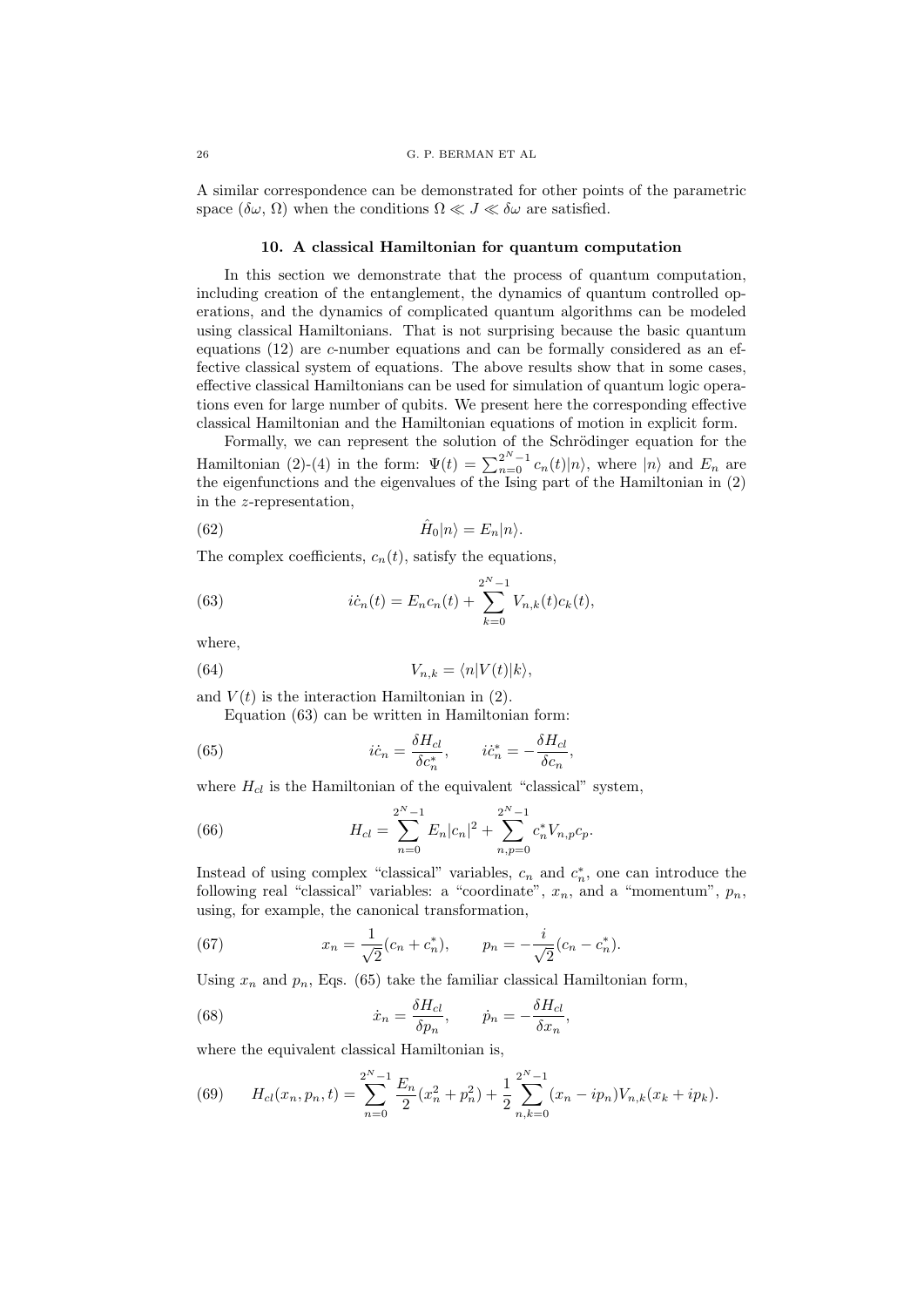The Hamiltonian (69) can be written in the form,

(70) 
$$
H_{cl}(x_n, p_n, t) = \sum_{n=0}^{2^N - 1} \frac{E_n}{2} (x_n^2 + p_n^2) +
$$

$$
\frac{1}{2} \sum_{n,k=0}^{2^N - 1} [x_n Re(V_{n,k}) x_k + p_n Re(V_{n,k}) p_k + 2p_n Im(V_{n,k}) x_k],
$$

where we used the relations:  $V_{n,k} = V_{k,n}^*$ , and  $Re(V_{n,k}) = Re(V_{k,n})$ ,  $Im(V_{n,k}) =$  $-Im(V_{k,n})$ . The corresponding classical Hamiltonian equations follow from (68) and (70),

(71) 
$$
\dot{x}_n = E_n x_n + \sum_{k=0}^{2^{N-1}} [Re(V_{n,k})p_k + 2Im(V_{n,k})x_k],
$$

$$
\dot{p}_n = -E_n p_n - \sum_{k=0}^{2^{N-1}} [Re(V_{n,k})x_k - 2Im(V_{n,k})p_k].
$$

For example, the Hamiltonian (70) can be used to calculate the dynamics of the quantum Hamiltonian (2). In this case, the matrix elements,  $V_{n,k} \neq 0$  only for those states  $|n\rangle$  which differ from the state  $|k\rangle$  by a single-spin transitions, and are zero otherwise.

Solutions of Eqs. (70) satisfy the normalization condition,

(72) 
$$
\sum_{n=0}^{2^N-1} [x_n^2(t) + p_n^2(t)] = 1.
$$

Eqs. (70) describe the Hamiltonian dynamics of  $2^N$  classical "generalized" onedimensional oscillators. Each of these oscillators is described by two canonically conjugate variables,  $x_n$  and  $p_n$ . One can see that  $2^N$  classical harmonic oscillators can simulate the behavior of  $N$  interacting quantum qubits, including the dynamics of quantum entanglement, complicated quantum logic gates, and quantum algorithms.

# Conclusion

In this paper, we developed an approach, based on small parameters, for the simulation of simple quantum logic operations in a nuclear spin quantum computer with large number of qubits. We considered a quantum computer which is a onedimensional nuclear spin chain placed in a slightly non-uniform magnetic field, oriented in a direction chosen to suppress the dipole interaction between spins. We took into consideration the Ising interaction between neighboring qubits. Quantum logic operations are implemented by applying resonant electromagnetic pulses to the nuclear spin chain. The electromagnetic pulse which is resonant to a selected qubit is non-resonant for all other qubits. This raises the problem of minimizing the influence of unwanted non-resonant effects in the process of performing a quantum protocol.

We simulate the creation of the long-distance entanglement between remote qubits,  $(N - 1)$ -st and 0-th, in a nuclear spin quantum computer having a large number of qubits (up to 1000). We used two essential assumptions:

1. The nuclear spin chain is prepared initially in its ground state.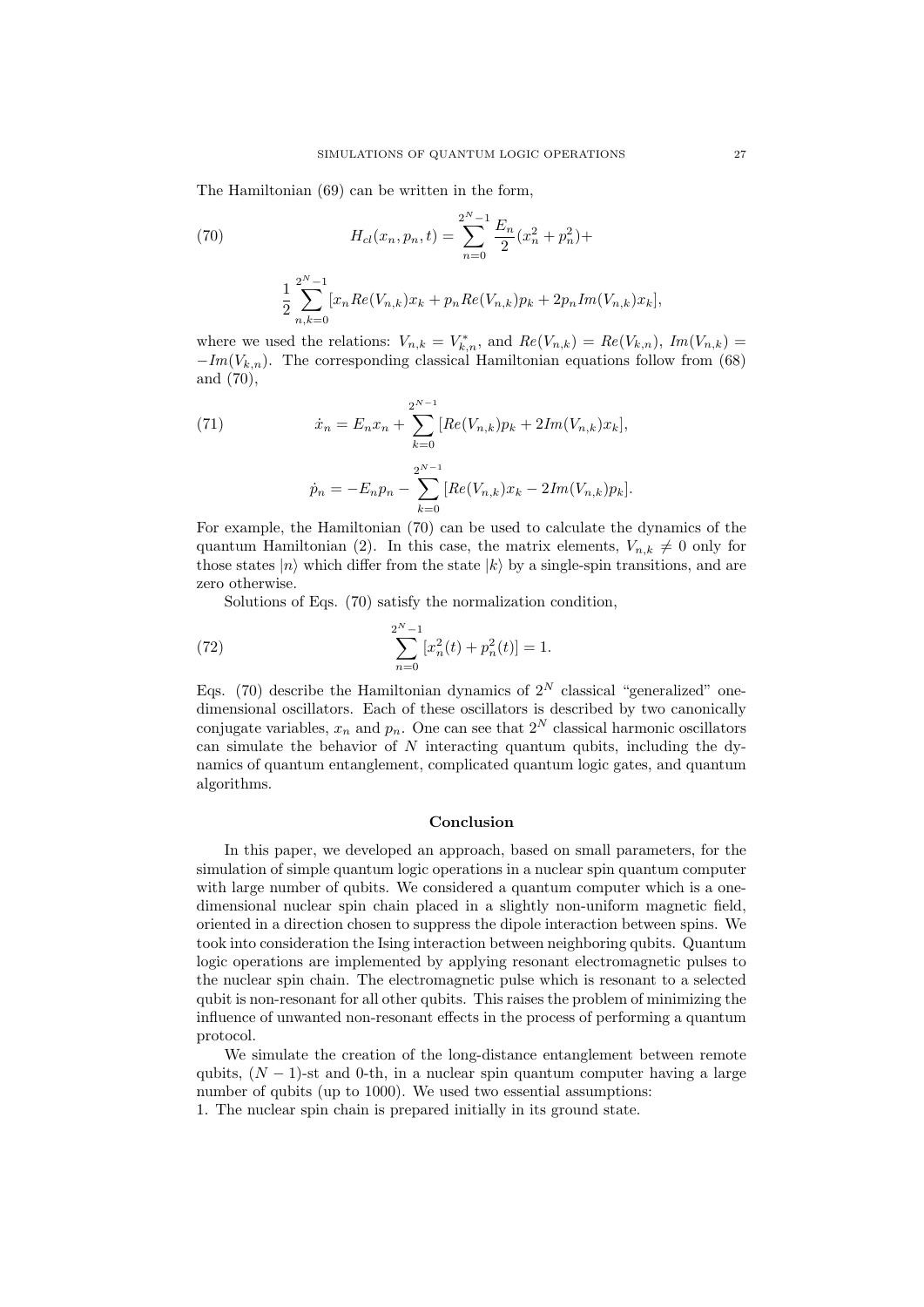2. The frequency difference between the neighboring spins due to the inhomogeneity of the external magnetic field,  $\delta\omega$ , is much larger than the Ising interaction constant, J, and J is much larger than the Rabi frequency,  $\Omega$ , i. e.  $\Omega \ll J \ll \delta \omega$ . Using these assumptions, we developed a numerical method which allowed us to simulate the dynamics of quantum logic operations taking into consideration all quantum states with the probability no less that  $P = 10^{-6}$ . For the case when the  $2\pi k$  condition is satisfied (the  $\pi$ -pulse for the resonant transition is at the same time a  $2\pi k$ -pulse for non-resonant transitions), we obtained an analytic solution for the evolution of the nuclear spin chain. In the case of small deviations from the  $2\pi k$  condition, the error accumulates and the numerical simulations are required. These results are presented in sections 8 and 9.

The main results of our simulations are the following:

1. The unwanted states exhibit a band structure in their probability distributions. There are two main "bands" in the probability distribution of unwanted states. The unwanted states in these "bands" have significantly different probabilities,  $P_{low}/P_{upper} \sim 10^{-3}$ . Each of these two bands have their own structures.

2. A typical unwanted state is a state of highly correlated spin excitations. An important fact is that the unwanted states with relatively high probability include high energy states of the spin chain (many-spin excitations).

3. The method developed allowed us to study the generation of unwanted states and the probability of the desired states as a function of the distortion of rf pulses. This can be used to formulate the requirements for acceptable errors in quantum computation.

The results of this paper can be used to design experimental implementations of quantum logic operations and to estimate (benchmark) the reliability of experimental quantum computer devices. Our approach can be extended to simulations of simple quantum arithmetic operations and fragments of quantum algorithms. These simulations are now in progress.

## References

- [1] G.P. Berman, G.D. Doolen, V.I. Tsifrinovich, Superlattices and Microstructures 27, 89  $(2000)$ .
- [2] B.E. Kane, Nature 393, 133 (1998).
- [3] G.P. Berman, G.D. Doolen, V.I. Tsifrinovich, Phys. Rev. Lett. 84, 1615 (2000).
- [4] D. Loss, D.P. DiVincenzo, Phys. Rev. A **57**, 120 (1998).
- [5] R. Vrijen, E. Yablonovich, K. Wang, H.W. Jiang, A. Balandin, V. Roychowdhury, T. Mor, D. DiVincenzo, Phys. Rev. A 62, 2306 (2000).
- Y. Nakamura, C.D. Chen, J.S. Tsai, Phys. Rev. Lett. 79, 2328 (1997).
- [7] Y. Nakamura, Yu.A. Pashkin, J.S. Tsai, Nature 398, 786 (1999).
- [8] N.A. Gershenfeld, I.L. Chuang, Science 275, 350 (1997).
- [9] D.G. Cory, A.F. Fahmy, T.F. Havel, Proc. Natl. Acad. Sci. USA 94, 1634 (1997).
- [10] F. Yamaguchi, Y. Yamamoto, Microelectronic Engineering 47, 273 (1999).
- [11] G.P. Berman, G.D. Doolen, G.D. Holm, V.I. Tsifrinovich, Phys. Lett. A 193, 444 (1994).
- [12] I.L. Chuang, N.A. Gershefeld, M. Kubinec, Phys. Rev. Lett. 80, 3408 (1998).
- [13] G.P. Berman, G.D. Doolen, R. Mainieri, V.I. Tsifrinovich, Introduction to Quantum Computers, World Scientific Publishing Company, Singapore, (1998).
- [14] N.N. Bogolubov, Selected Works, Part I. Dynamical Theory, Gordon & Breach Science  $P_{11}$  (1990).
- [15] A.J. Lichtenberg and M.A. Liberman, Regular and Stochastic Motion, Springer-Verlag, New York, (1983).
- [16] G.M. Zaslavsky, Chaos in Dynamic Systems, Harwood Academic Pub., (1985).
- [17] G.P. Berman, D.K. Campbell, V.I. Tsifrinovich, Phys. Rev. B 55, 5929 (1997).
- [18] G.P. Berman, G.D. Doolen, and V.I. Tsifrinovich Phys. Rev. A 61, 2307 (2000).